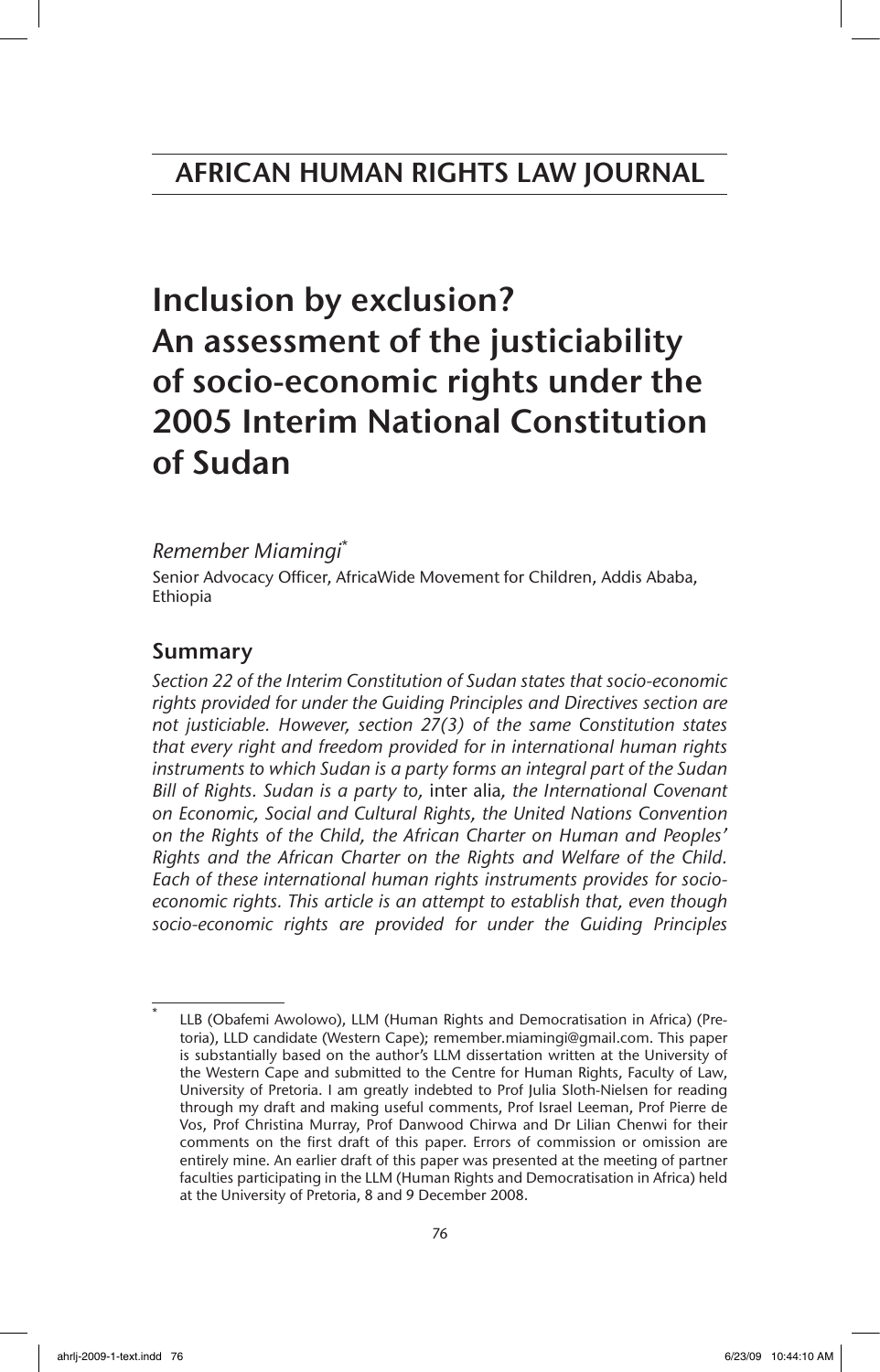*and Directives section of the Interim Constitution of Sudan, they are nonetheless justiciable. This is because socio-economic rights, excluded from the jurisdiction of the courts via section 22, have in fact been included by virtue of section 27(3). This paper argues that section 22 has been rendered redundant by section 27(3).*

### 1 Introduction

It cannot be said that by including socio-economic rights within a bill of rights, a task is conferred upon the courts so different from that ordinarily conferred upon them by the bill of rights ...

To characterise the last three decades as marking a socio-economic rights renaissance for the African continent would not be an exaggeration. Almost all constitutions in Africa provide for socio-economic rights in one form or another.<sup>2</sup> There are at least two discernible methods of constitutionalising socio-economic rights in Africa. The majority of countries that have constitutionalised socio-economic rights in Africa have provided for them under the Directive Principles of State Policy (DPSP).<sup>3</sup> Others have selectively constitutionalised them and render those selected few justiciable. $4$ 

The values and virtues of constitutionalising socio-economic rights as DPSP lie in the fact that, in addition to providing interpretative guidance to the legislature, the executive and the judiciary in law and policy making, socio-economic rights could directly or indirectly, through the implied doctrine, benefit social litigants, without necessarily overburdening the country economically or destabilising its democratic institutions and principles. One of the limitations of this mode of constitutionalising socio-economic rights is that their effectiveness as human rights instruments is determined and dependant on the ingenuity and whims and caprices of a given bar and bench at a given time.

Consequently, for countries whose stability is dependent on the certainty of radical social transformation, the preferred route is that of rendering socio-economic rights directly justiciable. In this case, carefully-crafted constitutional and other legal frameworks are provided for the adjudication of socio-economic rights. Countries have to be careful because socio-economic rights adjudication could have serious budgetary, policy and other polycentric effects with harmful counter-majoritarian implications for smooth democratic governance.<sup>5</sup>

<sup>1</sup> *Ex parte Chairperson of Constitutional Assembly: In Re Certification of the Constitution of the Republic of South Africa*, 1996 1996 4 SA 744 (CC), 1996 10 BCLR 77.

<sup>&</sup>lt;sup>2</sup> See generally F Viljoen *International human rights law in Africa* (2007).

<sup>&</sup>lt;sup>3</sup> The Nigerian and Lesotho Constitutions provide examples for this method.

 $^{4}$  The South African Constitution is a good example.

<sup>5</sup> E Mureinik 'A bridge to where? Introducing the interim Bill of Rights' (1994) 10 *South African Journal on Human Rights* 31.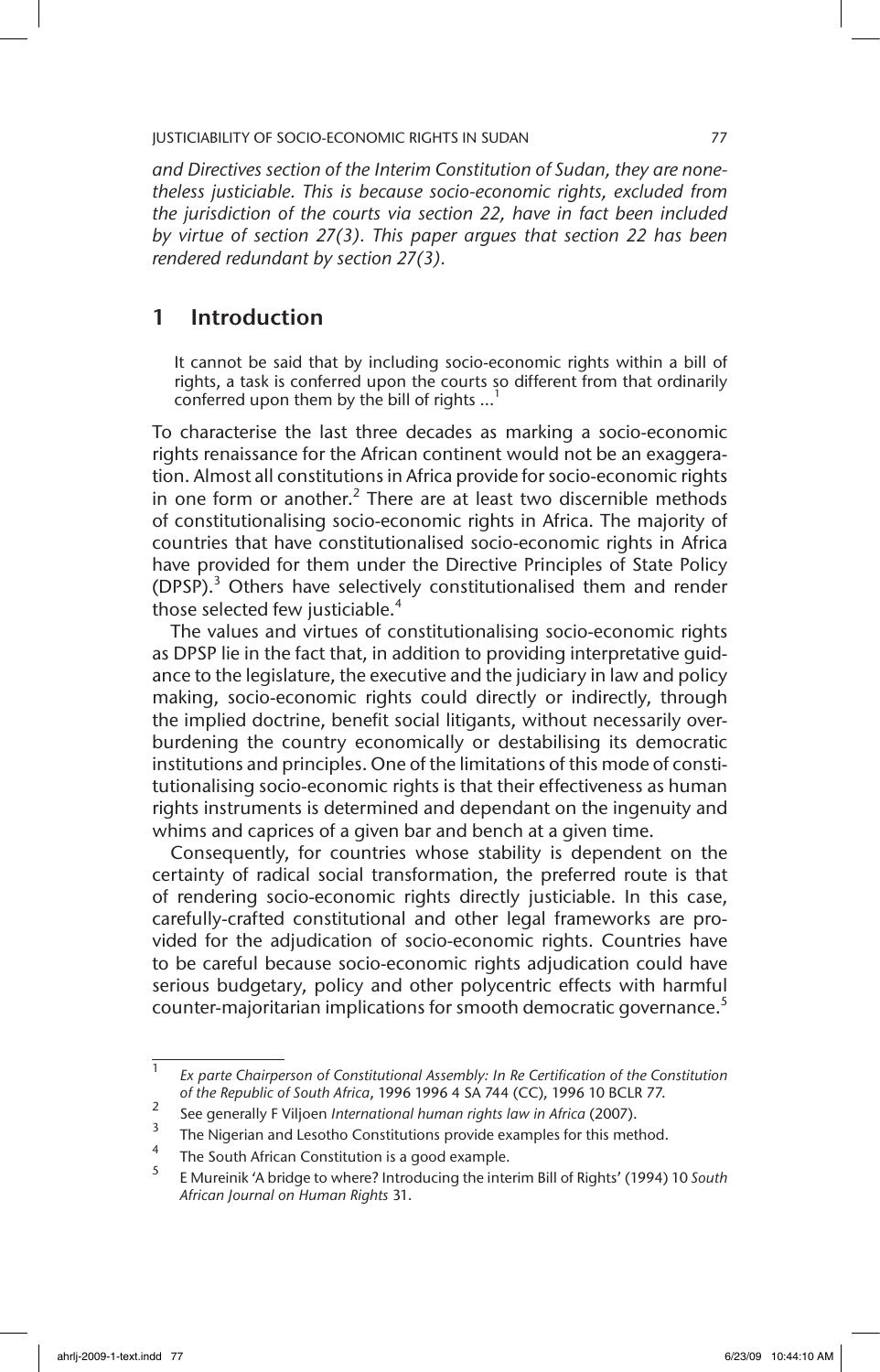Politics is about power and resource distribution. Politicians are voted in or out of power depending on how they promise to deal with the distribution of power or resources or how they have failed to deal with them. Consequently, only elected representatives have the legitimacy to decide on resource allocation and need prioritisation.<sup>6</sup> Those against the justiciability of socio-economic rights argue that, allowing unelected judges to adjudicate on socio-economic rights cases, in addition to the danger that these judges could replace their values for that of the elected representatives, adjudicating socio-economic rights will amount to courts legislating and deciding on policy issues and unavoidably raise counter-majoritarian tensions between the representative elected by the majority of the population and judges nominated by the executive and confirmed by parliament.<sup>7</sup>

Sudan has constitutionalised socio-economic rights in a manner that combines the features of a DPSP approach and the directly-justiciable method. This approach of combining the attributes of the two methods of constitutionalising socio-economic rights benefits from their positive features but is burdened by negative aspects. Therefore, as a hybrid method, the Sudanese approach, in addition to providing new benefits for the struggle for the realisation of socio-economic rights, equally brings with it new challenges. This paper investigates the prospects and challenges that attend this innovative approach to constitutionalising and enforcing socio-economic rights.

On 9 July 2005, Sudan ushered in an Interim National Constitution (Constitution). The Constitution was a part of a Comprehensive Peace Agreement (CPA) which was concluded between the government of Sudan and the Sudanese People's Liberation Movement (SPLM) in Naivasha, Kenya, on 5 January 2005. The agreement brought to an end one of Africa's longest and most brutal civil wars. The Constitution is in force in the interim period, which began on 9 July 2005 and ends in January 2011.

Part I of the Constitution deals with the nature of the state and the Constitution. This part has two chapters. Chapter one is entitled 'The state and the Constitution'. Chapter two is entitled the 'Guiding Principles and Directives' (GPD) section. This section deals with a range of issues, including socio-economic rights, such as the right to a clean environment;<sup>8</sup> employment;<sup>9</sup> the right of physically disabled persons to participate in social, vocational, creative or recreational

<sup>6</sup> P Brest 'The fundamental rights controversy: The essential contradiction of normative constitutional scholarship' (1981) 90 *Yale Law Journal* 1063.

<sup>&</sup>lt;sup>7</sup> M Pieterse 'Coming to terms with judicial enforcement of socio-economic rights' (2004) 20 *South African Journal on Human Rights* 383.

 $\frac{8}{9}$  Sec 11.

Sec 12(1).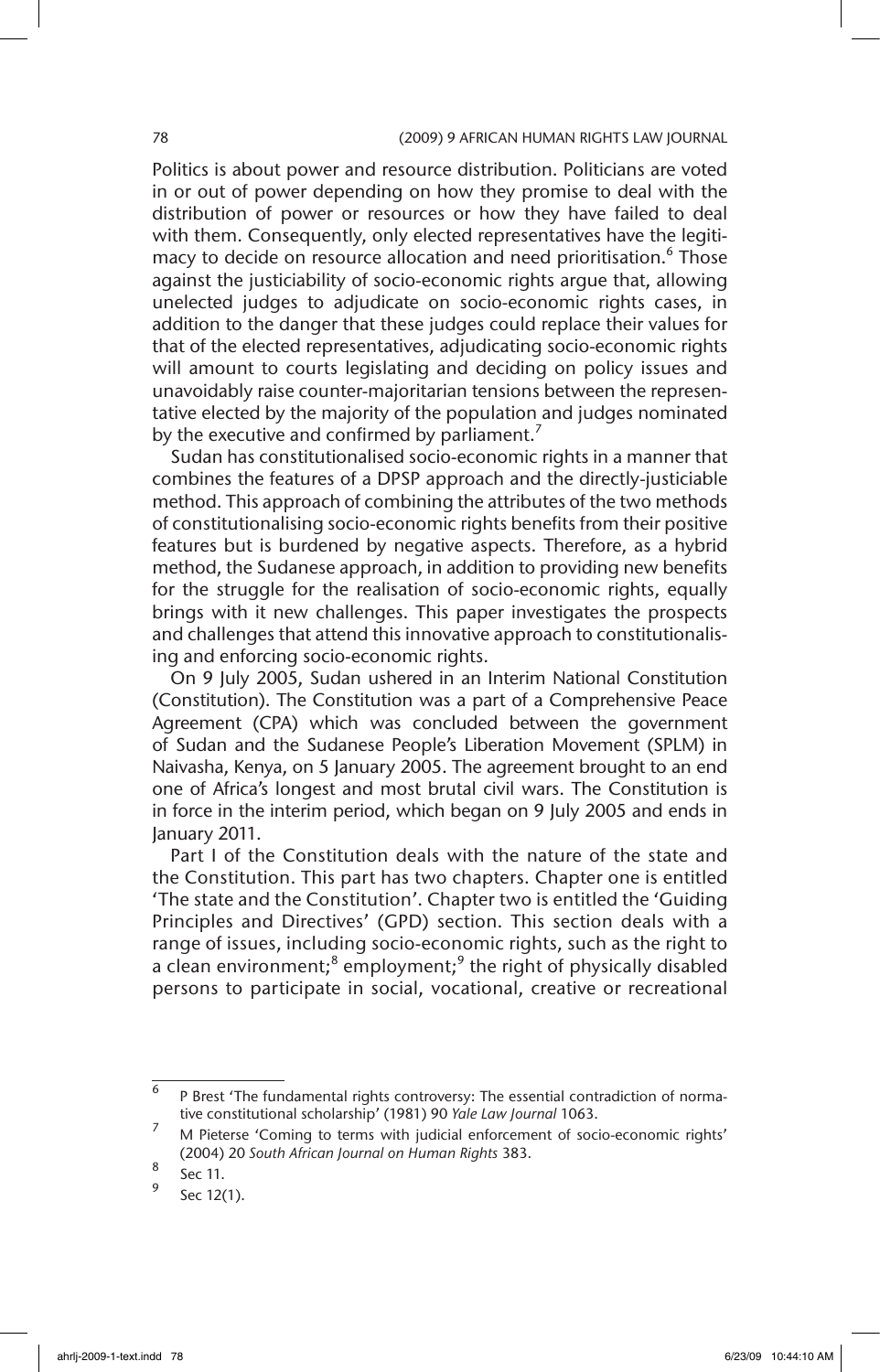activities;<sup>10</sup> the right to establish educational institutions;<sup>11</sup> the rights of children to welfare and protection from abuse and abandonment;<sup>12</sup> the right to culture;<sup>13</sup> the right to language;<sup>14</sup> the right to marry and found a family;<sup>15</sup> gender equality;<sup>16</sup> and access to primary health care.<sup>17</sup>

Section 22, the last section of chapter two, contains a 'saving' clause which provides:<sup>18</sup>

Unless this *Constitution otherwise provides*, or a duly enacted law guarantees the rights and liberties described in this chapter, the provisions contained in this chapter are not *by themselves* enforceable in a court of law; however, the principles expressed therein are basic to governance and the state is duty-bound to be guided by them, especially in making policies and laws.

Part II of the Constitution contains a Bill of Rights. The Bill of Rights has 22 sections. It provides for civil and political rights and some socioeconomic rights. Section 27, which is the first and founding section of the Bill of Rights, provides:

- 1 The Bill of Rights is a covenant among the Sudanese people and between them and their governments at every level and a commitment to respect and promote human rights and fundamental freedoms enshrined in this Constitution; it is the cornerstone of social justice, equality and democracy in the Sudan.
- 2 The State shall protect, promote, guarantee and implement this Bill.
- 3 All rights and freedoms enshrined in international human rights treaties, covenants and instruments ratified by the Republic of the Sudan shall be an integral part of this Bill.
- 4 Legislation shall regulate the rights and freedoms enshrined in this Bill and shall not detract from or derogate any of these rights.

Section 48 is the last provision in the part dealing with the Bill of Rights, and provides for the 'Sanctity of the Rights and Freedoms' as follows:

No derogation from the rights and freedoms enshrined in this Bill shall be made except in accordance with the provisions of this Constitution and only with the approval of the National Legislature. The Bill of Rights shall be upheld, protected and applied by the Constitutional Court and other competent courts; the Human Rights Commission shall monitor its application in the state.

 $^{10}$  Sec 12(2).

 $\frac{11}{12}$  Sec 13(1)(a).

 $\frac{12}{13}$  Sec 14.

Sec 13.

 $14$  Sec 8.

 $^{15}$  Sec 15(1).

 $^{16}$  Sec 15(2).

 $\frac{17}{18}$  Sec 19.

My emphasis. The intention is to show later on that sec  $27(3)$  is already anticipated here.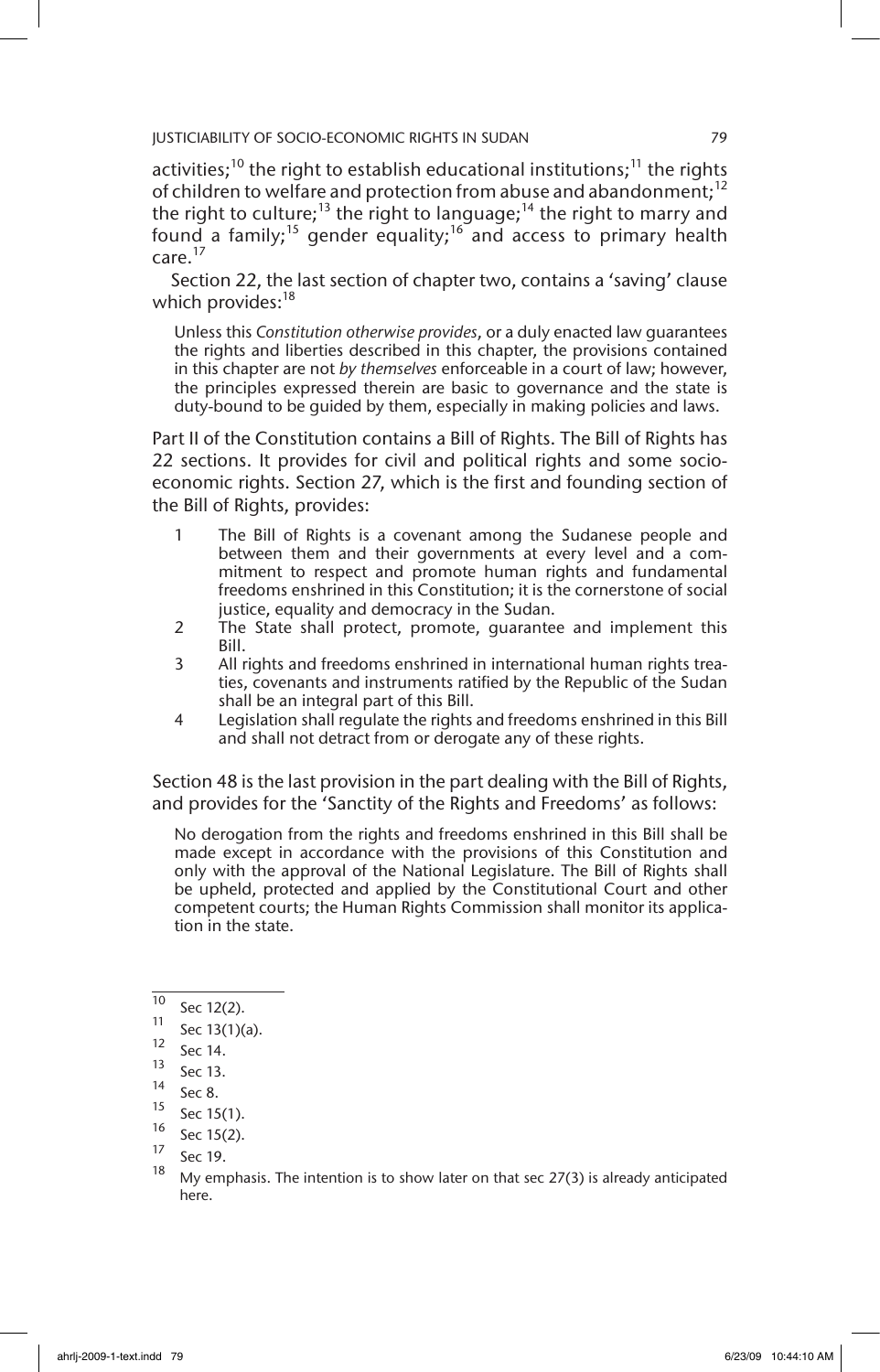Section 27(3) has been the subject of an ongoing scholarly exchange with scholars lining up on both sides of the debate.<sup>19</sup> There are at least two issues that can be distilled from this academic discourse: The first relates to what the Constitution means when it directs that '[a]ll rights and freedoms enshrined in international human rights treaties, covenants and instruments ratified by the Republic of the Sudan shall be an integral part of this Bill'.

Does it mean that 'all the rights and freedoms' provided for in all human rights instruments ratified by Sudan form substantive provisions of the Constitution which are thereby actionable before courts in the Sudan? Or should this sub-section be construed to mean that those human rights instruments referred to do not form substantive provisions, but interpretative tools for construing the meaning of the 20 rights and freedoms expressly provided for in the Bill of Rights?

The second debate relates to the meaning of the word 'ratified' as used in this sub-section. Does it refer to human rights instruments that were ratified before the Constitution came into force or only those ratified after the Constitution entered into force?

Arising from the first issue are other conceptual concerns. If all the international human rights instruments are a substantive part of the Constitution, what are the legal implications? What in essence is constitutionalised? The instruments themselves? Would this include the standards as well as decisions and General Comments of their monitoring bodies? Or do only the substantive provisions of these instruments form an integral part of the Constitution?

Even though Sudan has ratified many international human rights instruments, the International Covenant on Economic, Social and Cultural Rights (CESCR)<sup>20</sup> will be the focus of this work. This is primarily because it is relevant to the subject matter of the investigation: $21$  that is the justiciability and enforceability of socio-economic rights in the Sudan. Central to this enquiry is the relationship between sections 27(3) and 22 of the Constitution. This is because there exists a tension between these two provisions in the opinion of the author.

This tension arises from the fact that, whereas CESCR forms an *integral part* of a justiciable and enforceable bill of rights, the provisions of the GPD are merely 'codes of conduct' for the state, and are not enforceable.<sup>22</sup> Consequently, even though the socio-economic rights

<sup>&</sup>lt;sup>19</sup> See generally the Max Plank Institute of Public and International Law report of series of seminars they organised for scholars and jurists on the Sudanese Interim Constitution to discuss these provisions; http://www.mpil.de/shared/data/pdf/manualpapersandproceedingsoftheheidelberg seminarson (accessed 31 March 2009).

<sup>20</sup> Sudan has *inter alia* ratified the African Charter on Human and Peoples' Rights and the United Nations Convention on the Rights of the Child, all of which provide for socio-economic rights.

 $21$  Any conclusion reached as it is likely to be valid for all other instruments.

<sup>22</sup> B de Villiers 'Directive principles of state policy and fundamental rights: The Indian experience' (1992) 8 *South African Journal on Human Rights* 29.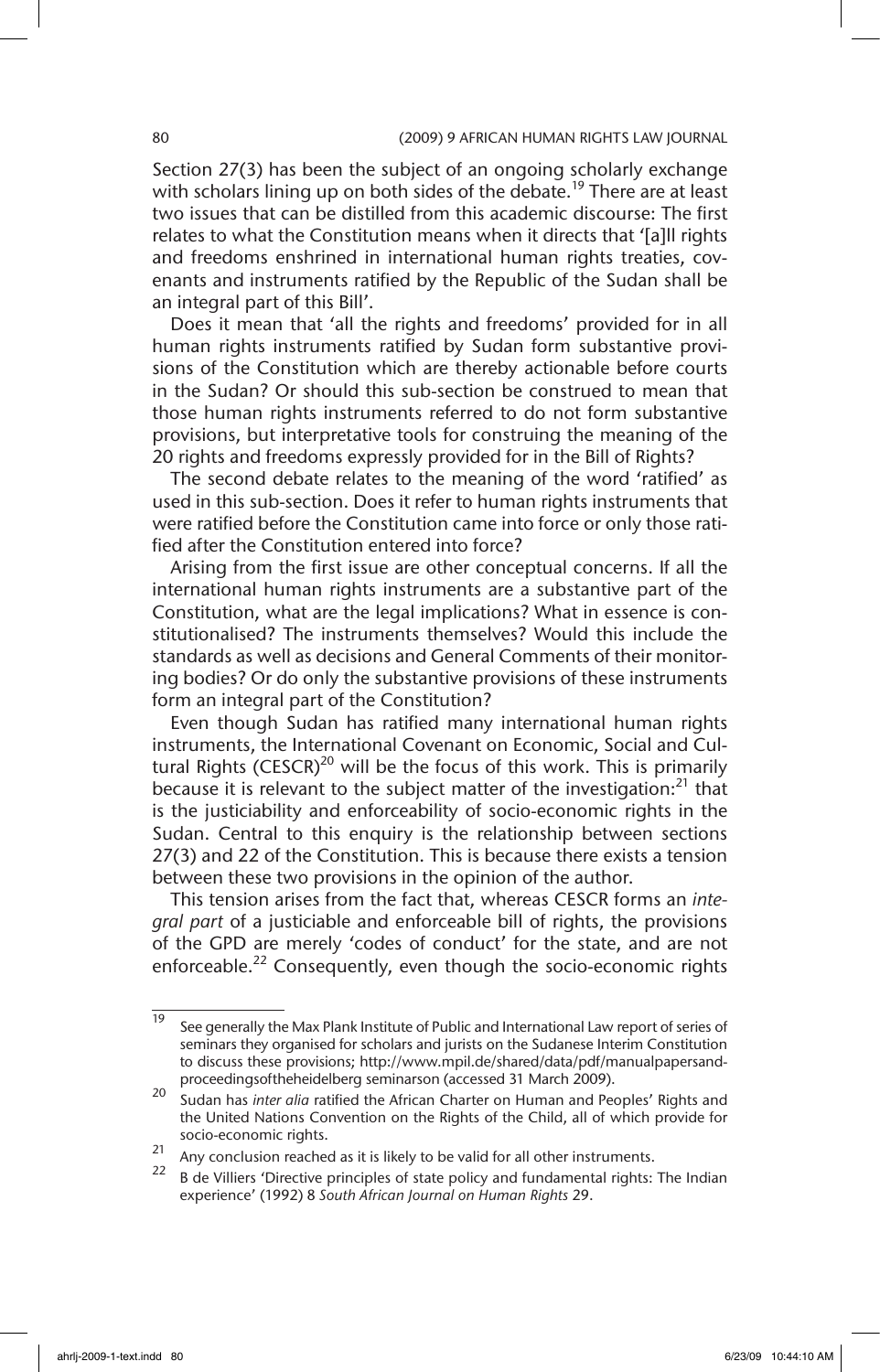provided for under GPD are equally contained in CESCR, section 22 provides that they cannot be subjects of adjudication by the courts. Can section 22 limit the extent of Sudan's obligations under CESCR or its operation as part of the Constitution? On the other hand, can CESCR 'trump' section 22 with respect to mutually-shared socio-economic rights?

### 2 The concept of justiciability

Justiciability relates to the power of courts to review and determine compliance or non-compliance with the terms of an agreed legal regime.<sup>23</sup> Accompanying this power is the right of courts to identify entitlements and duties created by such a legal regime and to ensure that they are executed and maintained. Rendering socio-economic rights justiciable, therefore, is tantamount to creating individual as well as collective entitlements to socio-economic benefits. This possibility has enraged many scholars who cannot reconcile their understanding of the institution of rights with socio-economic entitlements.<sup>24</sup>

To these scholars, economic, social and cultural rights are 'choicesensitive',<sup>25</sup> 'ideologically loaded',<sup>26</sup> 'vague',<sup>27</sup> 'indeterminate',<sup>28</sup> expensive to realise and merely 'programmatic',<sup>29</sup> in the sense that they need to be 'realised progressively<sup>730</sup> depending upon 'availability'

 $\frac{23}{24}$  As above.

<sup>24</sup> M Cranston 'Human rights real or supposed' in D Raphael (ed) *Political theory and the rights of man* (1967) 43. See also C Sunstein 'Against positive rights: Why social and economic rights don't belong in the new constitutions of post-communist Europe' (1993) 1 *East European Constitutional Review* 35; D Beatty 'The last generation: When rights lose their meaning' in D Beatty (ed) *Human rights and judicial review: A comparative perspective* (1994) 321; D Davis 'The case against inclusion of socio-economic rights in a bill of rights except as directive principles' (1992) 8 *South African Journal on Human Rights* 476.

<sup>&</sup>lt;sup>25</sup> N Haysom 'Constitutionalism, majoritarian democracy and socio-economic rights' (1992) 8 *South African Journal on Human Rights* 451.

<sup>26</sup> C Scott & P Macklem 'Constitutional ropes of sand or justiciable guarantees? Social rights in a new South African Constitution' (1992) 141 *University of Pennsylvania Law Review* 1.

 $\frac{27}{28}$  As above.

<sup>28</sup> W Nickel 'How human rights generate duties to protect and provide' (1993) 15 *Human Rights Quarterly* 76.

 $29$  D Bilchitz 'Towards a reasonable approach to the minimum core obligation: Laying the foundations for the future socio-economic rights jurisprudence' (2003) 19 *South African Journal on Human Rights* 1.

<sup>&</sup>lt;sup>30</sup> H Ram 'Negative rights vs positive entitlements: A comparative study of judicial interpretation of rights in emerging neo-liberal economic order' (2000) 22 *Human Rights Quarterly* 1060.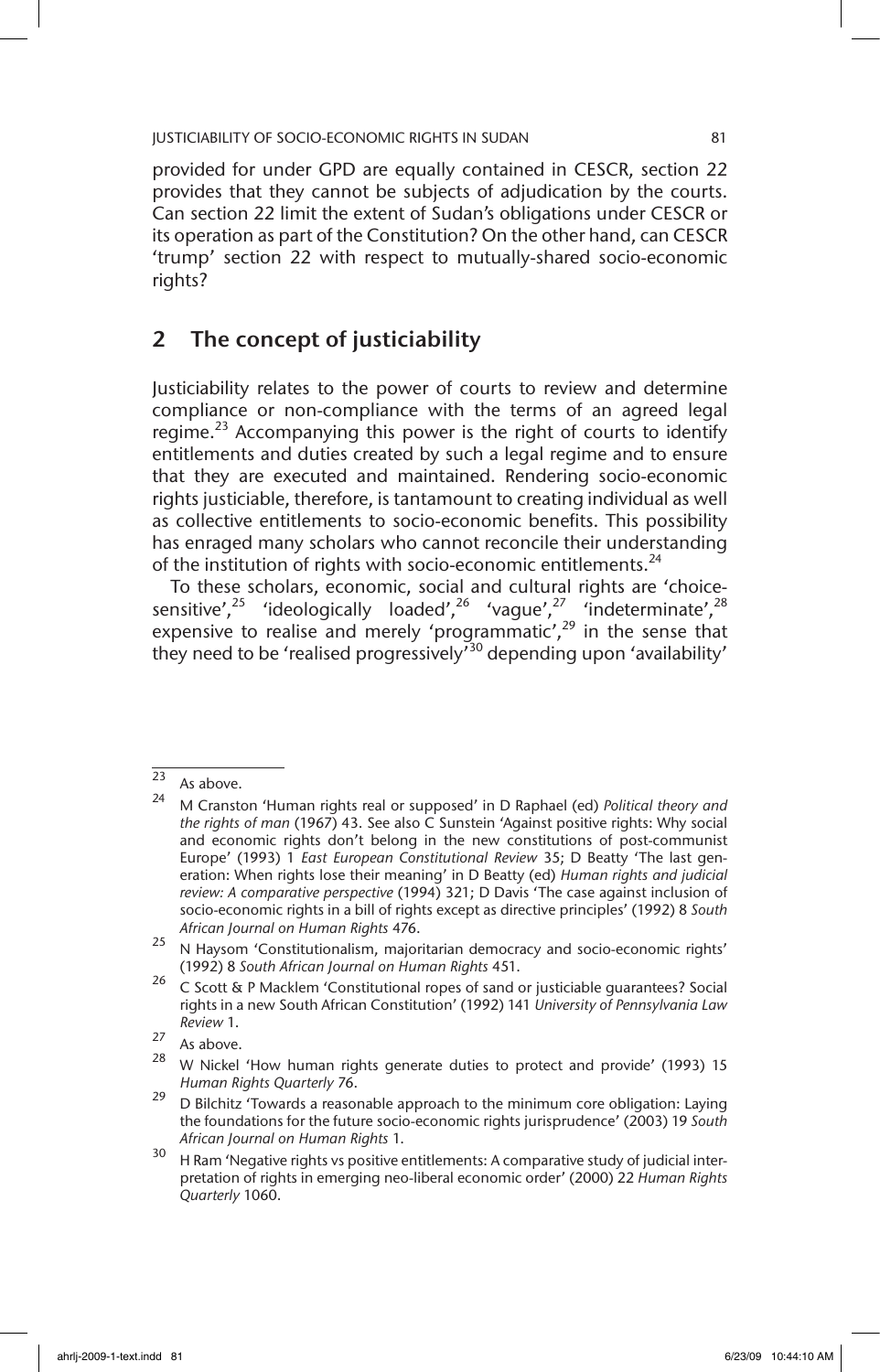of resources.<sup>31</sup> Unlike civil and political rights, socio-economic rights impose positive obligations on the state.

In addition, it is believed that socio-economic rights are conceptually ill-suited for judicial review and that courts are politically poorly-positioned and institutionally ill-equipped to decide matters of social and economic justice. $32$  The polycentric<sup>33</sup> nature of socio-economic rights inevitably renders them to be not amenable to the tri-partite process of judicial decision making, and drags the judiciary into the muddy waters of politics.<sup>34</sup> Socio-economic rights, it is maintained, thus 'politicise justice and judicialise politics'.<sup>35</sup> They allow the courts, by enforcing socio-economic rights, to stray onto the political terrain,  $36$ at the expense of the democratic process — and 'political life is inevitably impoverished'.<sup>37</sup> By constitutionalising socio-economic rights, it is argued, one forces the judiciary into an uncomfortable choice between usurpation and abdication from which there is no escape without embarrassment or discredit.

These arguments have been widely discredited. The division of human rights into watertight categories cannot serve the purpose of conceptual clarity, nor enhance the justiciability of either group of rights.<sup>38</sup> It has been argued, and rightly so, that 'the rights in both purported categories are indivisible and interdependent, collectively as well as individually, simply because they are all essential for the wellbeing and dignity of every person as a whole being'.<sup>39</sup> In addition, the two categories of rights impose positive as well as negative obligations

 $\frac{31}{10}$  S Fredman 'Providing equality: Substantive equality and the positive duty to provide' (2005) 21 *South African Journal on Human Rights* 163.

<sup>32</sup> M Wesson '*Grootboom* and beyond: Reassessing the socio-economic jurisprudence of the South African Constitutional Court' (2004) 20 *South African Journal on Human Rights* 284.

<sup>&</sup>lt;sup>33</sup> This word was used by Lon Fuller to describe decisions that have potential implications for many interested parties and that have many complex and unpredictable social and economic repercussions, which inevitably vary for every subtle difference in the decision. See Pieterse (n 7 above) 383*.*

<sup>&</sup>lt;sup>34</sup> N Udombana 'Interpreting rights globally: Courts and constitutional rights in emerging democracies' (2005) 5 *South African Journal on Human Rights* 47.

<sup>35</sup> J Ferejohn 'Judicialising politics, politicising law' (2002) 65 *L*aw *and Contemporary Problems* 41.

 $\frac{36}{37}$  As above.

<sup>37</sup> E de Wet *Constitutional enforceability of economic and social rights: The meaning of the German constitutional model for South Africa (*1996).

<sup>38</sup> C Mbazira 'Translating socio-economic rights from abstract paper rights to fullyfledged individual rights: Lessons from South Africa' (2006) 12 *East African Journal of Peace and Human Rights* 183.

<sup>39</sup> M Scheinin 'Economic and social rights as legal rights' in A Eide *et al* (eds) *Economic, social and cultural rights: A textbook* (2005) 41.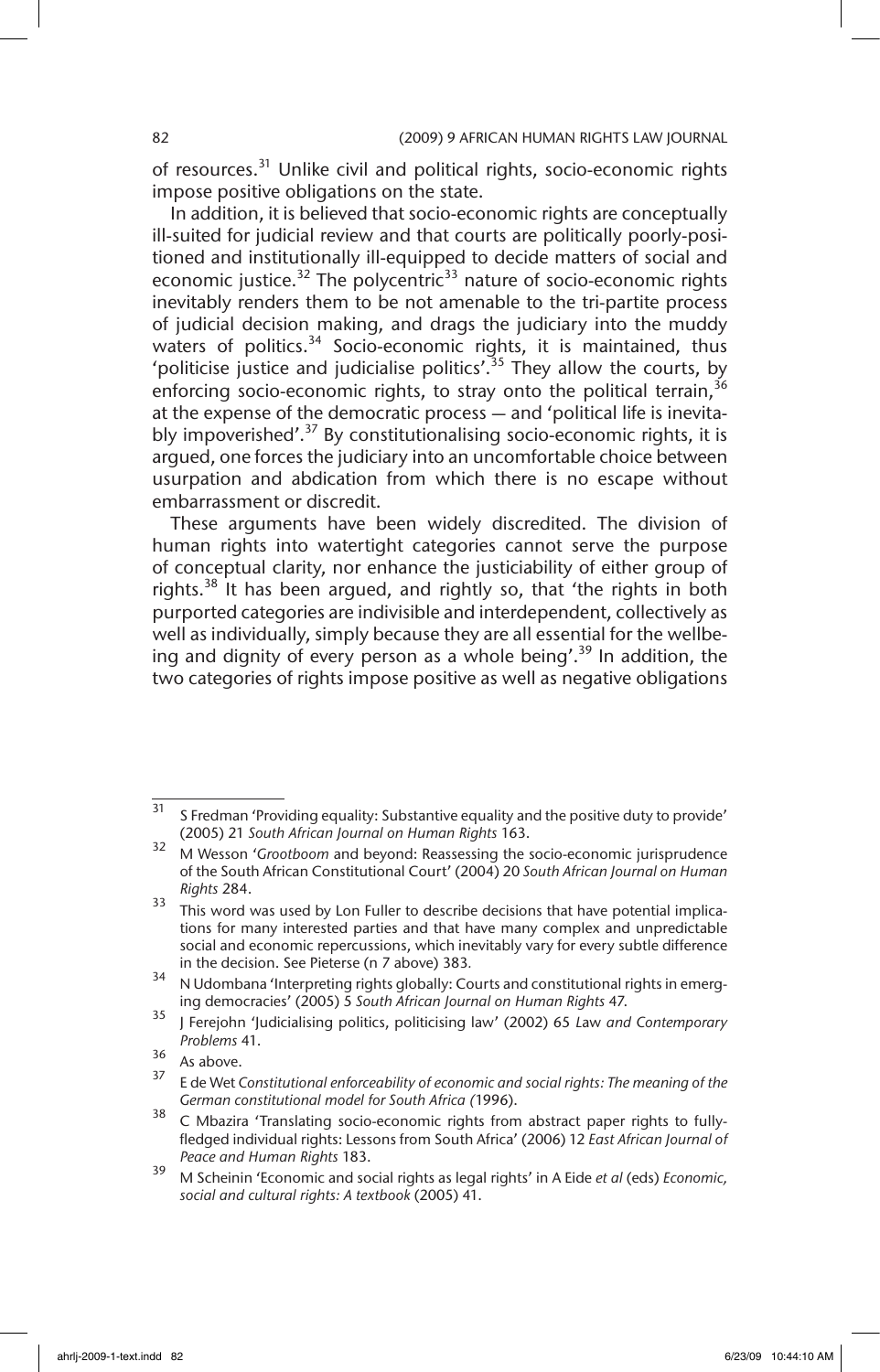on the state;<sup>40</sup> they are both progressive in a sense;<sup>41</sup> and both have an immediate component for realisation.<sup>42</sup> Adjudicating socio-economic rights does not place on the judiciary any greater responsibility than they already have adjudicating civil and political rights, it is argued.

Even though it is conceded that socio-economic rights are different in content and in the nature of some of the duties they impose, the difference is not that of kind, but of degree. Socio-economic rights are human rights. They are vested with all the qualities of rights and suffer from the same challenges as other rights. Human rights are universal, interdependent and interrelated. Therefore, divorcing one side of the human rights equation from justiciability will inevitably impact negatively on the realisation of other rights.

Ultimately, the concern with the judicial enforcement of socioeconomic rights is that of legitimacy, meaning the ability of people to 'accept judicial decisions, even those they bitterly oppose, because they view courts as appropriate institutions for making such decisions'.<sup>43</sup> The belief is that, by ruling on non-justiciable socio-economic rights, courts risk losing this legitimacy. However, it is equally true that courts risk losing their legitimacy when socio-economic rights appear side by side with civil and political rights in a constitution and they fail to protect both.<sup>44</sup>

Having said that, one cannot but concede that socio-economic rights adjudication involve hard and complex choices with far-reaching social and economic ramifications. As a result, it is submitted that socio-economic rights should be constitutionalised and rendered justiciable in such a way that maximises their potential and guards against their violation. The next section investigates whether or not Sudan's model of constitutionalising socio-economic rights has benefited from such a careful balancing.

# 3 The justiciability of socio-economic rights under the Interim National Constitution

The inclusion of a comprehensive Bill of Rights in the Constitution represents a 'remarkable divergence in Sudanese constitutional making'.<sup>45</sup>

<sup>&</sup>lt;sup>40</sup> M Pieterse 'Possibilities and pitfalls in the domestic enforcement of social rights: Contemplating the South African experience' (2004) 26 *Human Rights Quarterly* 882.

<sup>41</sup> J Nickel 'How human rights generate duties to protect and provide' (1993) 14 *Human Rights Quarterly* 76.

<sup>&</sup>lt;sup>42</sup> R Gittleman, as quoted in CA Odinkalu ' Implementing economic, social and cultural rights under the African Charter on Human and Peoples' Rights' in M Evans & R Murray (eds) *The African Charter on Human and Peoples' Rights: The system in practice 1986-2000* (2002) 137.

 $\frac{43}{7}$  J Gibson & G Caldiera 'Defenders of democracy? Legitimacy, popular acceptance, and the South African Constitutional Court' (2003) 2 *The Journal of Politics* 65.

 $44$  As above.

<sup>45</sup> N Ibrahim 'The Sudanese Bill of Rights' (2008) 4 *International Journal of Human Rights* 613.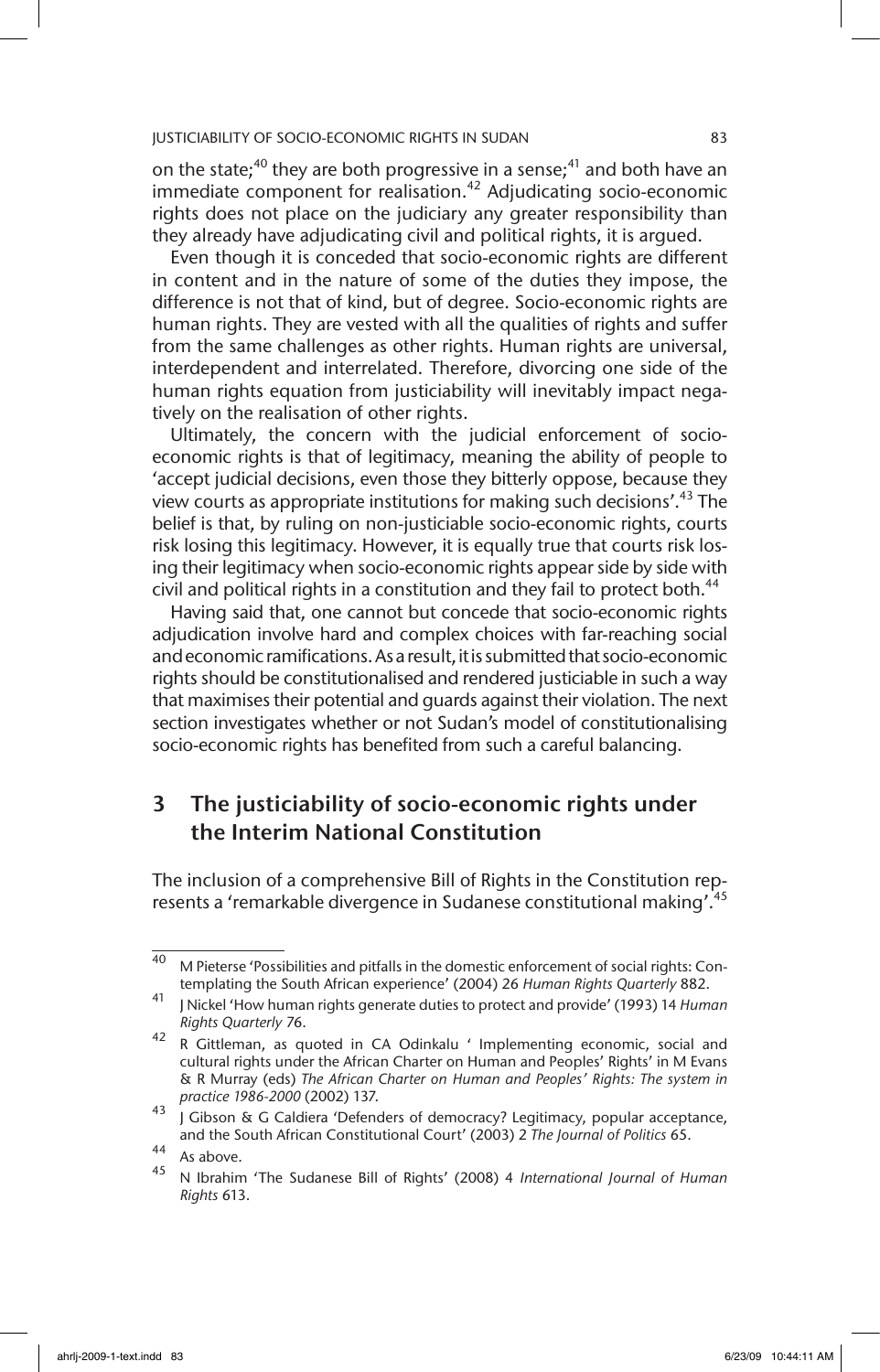This is so in more than one way. Since independence, Sudan has had three transitional Constitutions, two permanent Constitutions and a series of constitutional decrees regarding constitutional issues. Even though these Constitutions made provision for human rights, none of these documents contained a comprehensive bill of rights so ambitious as to incorporate all rights and freedoms enshrined in international human rights treaties. <sup>46</sup>

Second, the Constitution introduced an overhaul of the governance structure of Sudan reflecting the rights-based approach of the Constitution. First, it created a 'decentralised' or an asymmetrical federation with four levels of government: the national government, the government of Southern Sudan, state governments and local governments.<sup>47</sup> In addition, the Constitution creates a Kelsenian model of judicial review. This model concentrates the powers of constitutional review within a single judicial system called the Constitutional Court and situates that court outside the traditional structure of the judicial branch.<sup>48</sup> Defining with exactitude, however, what constitutes this Bill of Rights in Sudan will likely engage scholars and human rights activists for a long time to come.

The Sudanese Bill of Rights explicitly provides for 20 civil and political rights as well as some socio-economic rights. In addition to this, the Constitution states that any right or freedom contained in any international human rights instrument Sudan is a party to automatically forms 'an integral part of this Bill'. The question of what constitutes the Bill of Rights in Sudan, therefore, depends on what is meant by the phrase 'integral part'. Scholars are not agreed on the purport of these words. There are two groups of scholars: those who consider these international human rights instruments as forming a substantive part of the Bill of Rights and those who consider them as interpretative tools to it. $49$ 

Both positions have implications for the justiciability of socioeconomic rights in the Sudan. If these international human rights instruments are interpretative tools, then the socio-economic rights explicitly mentioned in the Bill of Rights should be interpreted along the lines of the jurisprudence of the ESCR Committee. However, the problem with this position is that the definition of socio-economic rights in the Bill of Rights is different from those in CESCR. For example, article 12 of CESCR provides for the 'right of everyone to the enjoyment

<sup>46</sup> As above. C Murray & C Maywald 'Subnational constitution making in Southern Sudan (2006) 37 *Rutgers Law Journal* 1203.

<sup>47</sup> Murray & Maywald (n 46 above).

<sup>48</sup> L Garlicki 'Constitutional courts versus supreme courts' (2007) 5 *International Journal of Constitutional Law* 44.

<sup>49</sup> See, generally, Max Planck Institute (n 19 above). See also J Sloth-Nielson 'Measures to strengthen children's rights in the Constitution of Sudan' (2005), report for Save the Children Sweden Kenya and South Sudan Office. A copy of the report can be obtained from Anna Lindenfors at office@swedsave-ke.org.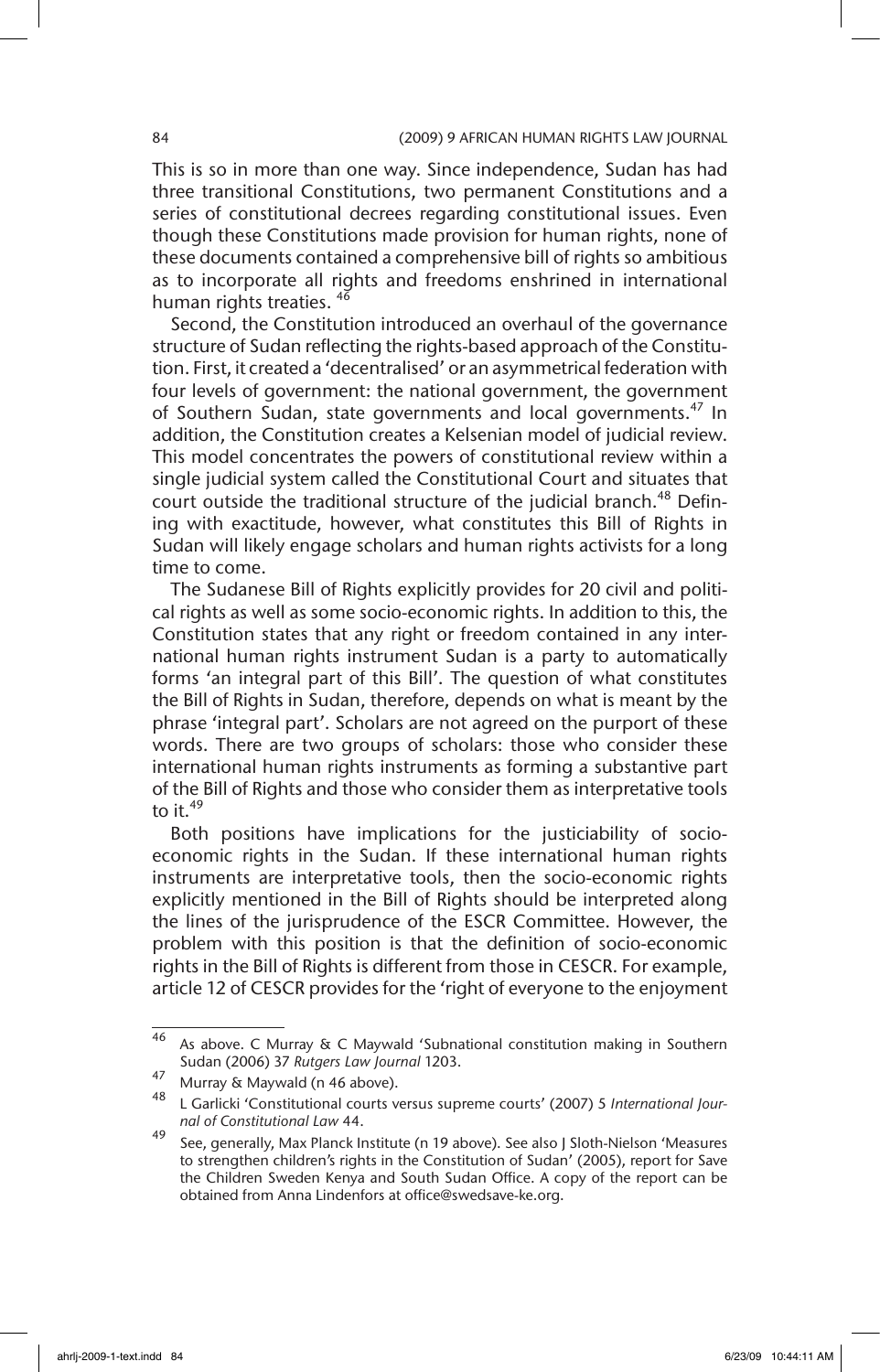of the highest attainable standard of physical and mental health', while section 46 of the Constitution states that 'the state shall promote public health ... provide free primary health care and emergency services for all citizens'. Which substance of the right prevails? This is important because, while the former provision is comprehensive, the latter is not. It is the proposition of this paper that the former should prevail because a country cannot escape its international obligations by virtue of its constitutional provisions.

Second, since section 27(3) of the Constitution incorporates all the provisions of CESCR, it can reasonably be presumed that it was the intention of the drafters to implement CESCR using the same language. Consequently, it could be inferred that the drafters intended to import into the Constitution provisions that have the same effect as the corresponding provisions of CESCR. In this, it is submitted that the socio-economic rights provisions in the Constitution should be construed in the same manner by courts in the Sudan, in accordance with the meaning attributed to CESCR in international law. This is because attributing a different meaning would be to defeat the intention of the drafters and to invalidate in part or in whole CESCR.<sup>50</sup>

If they form a substantive part of the Constitution, this has even wider implications for Bill of Rights adjudication in general and socioeconomic rights justiciability in particular. What forms part of the Bill: the rights and freedoms, the decisions and interpretations of the monitoring bodies? In the event of a conflict, which one has the final say? The Constitution is silent on the question of the legal status of these international human rights instruments as well as on their relationship to it or with it. The nature, scope, application and limitation of the Bill of Rights can only be ascertained by constructive interpretation of the Constitution. It is the thesis of this article that Sudan has not only provided for justiciable and enforceable socio-economic rights in the Constitution, but that the scope of justiciable socio-economic rights has been widened to incorporate all socio-economic rights in all international human rights instruments that Sudan is a party to.

## 4 The nature, scope and limitation of the Sudanese Bill of Rights

Section 27, the first and founding provision of the Bill of Rights, is the starting point in answering the question of what constitutes the Bill of Rights in the Sudan. In addition to the 20 rights and freedoms provided for in the Bill of Rights,  $51$  section (27)(3) provides that 'all rights and freedoms enshrined in international human rights treaties, covenants

<sup>50</sup> N Jayawickrama *The judicial application of human rights law: National, regional and international jurisprudence* (2002) 159.

<sup>51</sup> Secs 28-47 of Interim National Constitution (INC).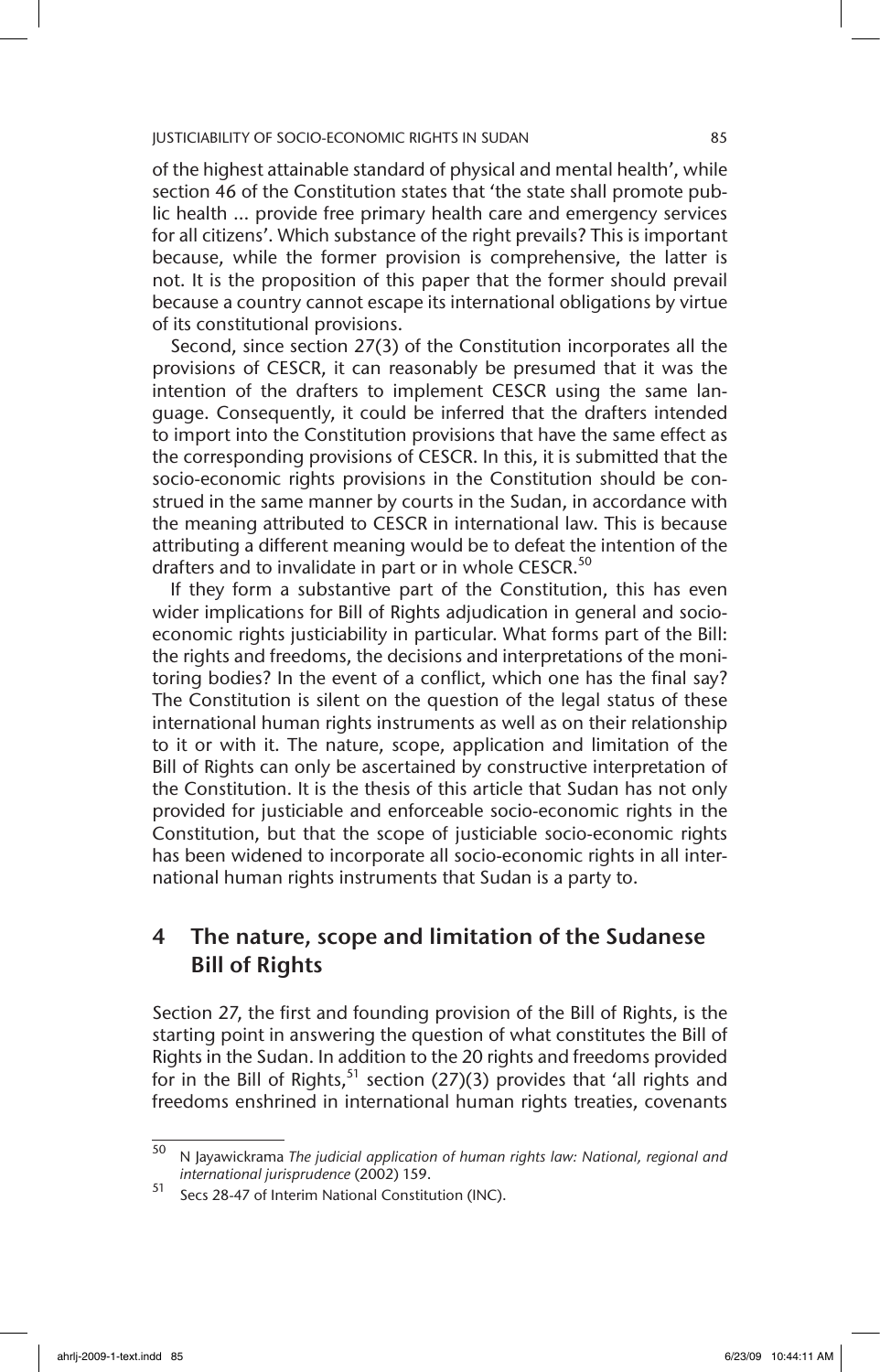and instruments ratified by the Republic of Sudan shall be an integral part of this Bill'. The words 'ratified' and 'integral part' are decisive to answering this question.

The word 'ratified' as used in section 27(3) has generated controversy among jurists.<sup>52</sup> The concern has been with what 'ratified' means. Does it mean exactly what it means in public international law? Does it refer to treaties ratified before the Constitution or those that will be ratified after it came into effect? Will it mean the same thing as accession, adherence, adhesion or acceptance of an international treaty? When does a ratified instrument become an integral part of the Bill of Rights, when Sudan ratifies it or when it comes into force after the requisite number of ratifications at the international level? $53$ 

There are no final answers to these concerns until the Constitutional Court pronounces on them. However, the sanctity of the Bill of Rights and the sanity of the right-holders, to a large extent, depend on the kind of answers that are provided to these questions. Section 27(3) will be analysed in two parts: the meaning and effect of ratification and the meaning and effect of 'integral part'.

### 4.1 'Ratified by' Sudan: Meaning and effects

The word 'ratification' appears four times in the Constitution. Its use tends to suggest different meanings. The Constitution uses the verb form of the word 'to ratify' three times, first in section 58(1)(k), assigning to the President of the Republic the power to *'*ratify treaties and international agreements with the approval of the National Legislature'. However, section 91(3)(d) empowers the National Assembly *'*to ratify international treaties, conventions and agreements'. Section 109(4) goes on to say that the National Assembly may delegate to the President the 'power to ratify international conventions and agreements' while it is not in session. The attempt by sections 58(1)(k) and 91(3)(d) to assign one competency to two organs of the government is confusing and needs further interpretation. The possibility that the word 'ratification' could have more than one meaning within the Constitution suggests that its use in section 27(3) could mean that more than one method of becoming a party to an international treaty is contemplated.

The Vienna Convention on the Law of Treaties 1969 is the main international instrument regulating the law of treaties. It provides for different ways of becoming a party to an international treaty. A state could express its intention to be bound through a 'signature, exchange of instruments constituting a treaty, ratification, acceptance, approval or accession or by any other means if it so agrees'.<sup>54</sup>

 $\begin{array}{c} 52 \\ 53 \end{array}$  As above.

<sup>53</sup> For a detailed discussion of these various positions, see Max Planck Institute (n 19 above).

<sup>54</sup> Art 11 of the Vienna Convention on the Law of Treaties 1969.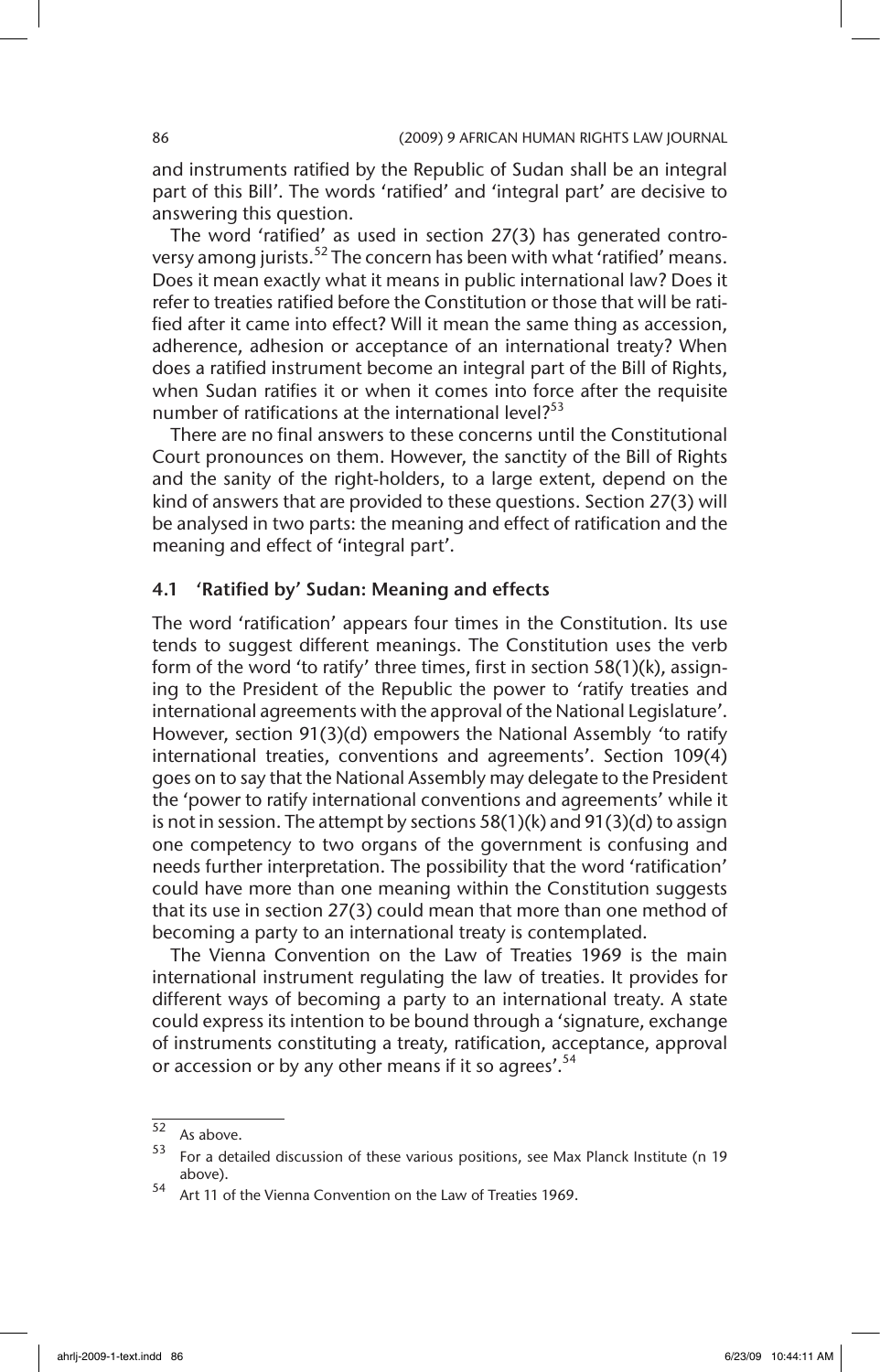In a bilateral treaty, ratification is effected when the instruments of ratification are exchanged between the state parties, while in a multilateral treaty this is effected when the instrument of ratification is deposited with the depository. States which were not parties to the negotiation of a treaty can express their consent by accession, which has the combined effect of signing and ratification. Sometimes the words 'acceptance' and 'approval' could be used instead of accession.<sup>55</sup>

It is submitted, therefore, that the word 'ratified' in article 27(3) should be interpreted to encompass all the methods of assuming legal obligations in a treaty. This interpretation is consistent with paragraph 1.6.1 of the Protocol on Power Sharing between the government of Sudan and the SPLM, which is an integral part of CPA and is incorporated into the Constitution by virtue of section 225. According to this paragraph:

The Republic of the Sudan, including all levels of government throughout the country, shall comply fully with all its obligations under the international human rights treaties to which it is or becomes a party.

The word 'ratification' is not mentioned here. The emphasis is, therefore, not on how Sudan becomes a state party to the treaty, but on its membership and compliance with its obligations under a treaty. Even though the word 'ratified' is used in its past tense in section 27(3) of the Constitution, it does not refer only to the treaties that Sudan ratified before the Constitution entered into force, as some scholars have suggested. Neither does it refer only to those it will ratify after the Constitution has entered into force.<sup>56</sup> Instead, it refers to both types of treaties that are ratified by Sudan.

### 4.2 '[A]n integral part of this Bill': Meaning and effects

The *Oxford English dictionary* defines the word 'integral' to mean 'of or pertaining to a whole'; 'a constituent, component necessary to the completeness or integrity of the whole'; 'forming portion or element, as distinguished from an adjunct or appendage'.<sup>57</sup> Saying that all international human rights instruments ratified by Sudan form an integral part of the Constitution is therefore the same thing as stating that these instruments form substantive provisions of the Constitution. If the drafters of the Constitution intended these international human rights instruments to be mere interpretative tools, it is submitted that this intention is not communicated in section 27(3).

 $\frac{55}{55}$  Max Planck Report (n 19 above).

Judge Abdallah Ya'qoub of the Constitutional Court of Sudan is of the opinion that only post-INC treaties are referred to in art 27(3). See his submission at page 49 of the report (n 19 above).

<sup>57</sup> *Oxford English dictionary* (2008) http://www.dictionary.oed.com (accessed 1 November 2008).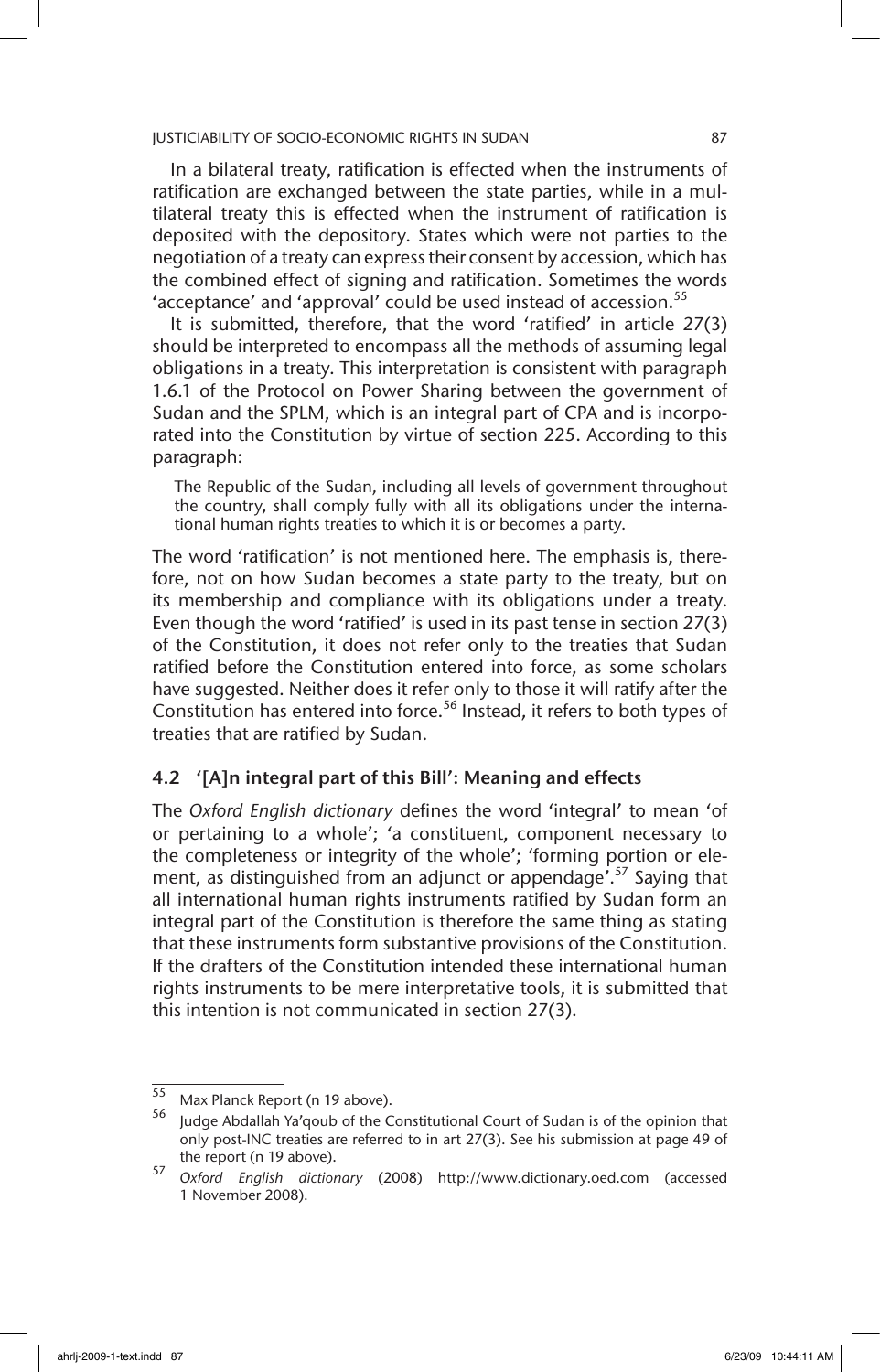What is conveyed in section 27(3) is what the Committee on the International Covenant on Civil and Political Rights (CCPR) rightly observed in its concluding observation on Sudan. According to the Committee; 'pursuant to section 27 of the Interim National Constitution of 2005, the Covenant is binding and may be invoked as a constitutional text'.<sup>58</sup> This is even more so, when the government of Sudan, in its state report of 2006 to the African Commission on Human and Peoples' Rights (African Commission), stated that:<sup>59</sup>

The Sudan has ratified numerous covenants and chapters [instruments] relating to human rights and considered to be part and parcel [integral] of the National Legislation [Constitution] under the provision of section 27(3) of the Constitution. These include the International Covenant on Economic, Social and Cultural Rights, the International Covenant on Civil and Political Rights, the African Charter on Human and Peoples' Rights and the Convention on the Rights of the Child.

In its state report to the African Commission in 2008, Sudan repeated that the rights and freedoms which are not expressly stated in the Constitution 'form part and parcel of the Constitution'.<sup>60</sup> The government went on to state that 'the Constitution commits the state to protect, promote, guarantee and implement all the freedoms provided for in this chapter (article 27)'.

It is difficult to avoid the conclusion that all rights and freedoms provided for in the international human rights instruments to which Sudan is a party are 'fully-fledged constitutional provisions'<sup>61</sup> and, therefore, actionable before the courts in Sudan in their own right.

It would appear that everyone living in the Sudan is not only entitled to the protection provided by the Bill of Rights and those in all the international human rights instruments Sudan has ratified, but also has the choice (depending on which instrument offers higher protection) of which instrument to invoke before the Constitutional Court.

This submission raises another question: What, in essence, are the substantive parts of the Constitution? Are they just the rights and freedoms or also the decisions and procedures given or provided for under these instruments? The author submits that the provision of article 27(3) is explicit on the issue. The section refers to 'rights and freedoms' and not CCPR or CESCR, for example. What is, therefore, binding on Sudan, within this context, is the content of these instruments, that is, the rights and freedoms and not the procedures provided for under them. The decisions of the monitoring bodies of these instruments, it

 $\frac{58}{100}$  The CPPR Committee Concluding Observations for 2007 http://www2.ohchr.org/ english/bodies/ hrc/docs/AdvanceDocs/CCPR.C.SDN.CO.3.CRP.1.pdf (accessed 4 September 2008) para 8.

<sup>59</sup> The report is available at http://www.achpr.org/english/state\_reports/sudan/ sudan%2550\_3\_ Rrport.pdf (accessed 1 November 2008) para 70.

 $\overline{60}$  See the full report at http://www.achpr.org/english/state\_reports/Sudan/ Sudan%20\_3\_Report.pdf (accessed 1 November 2008) para 13.

 $61$  Ibrahim (n 45 above).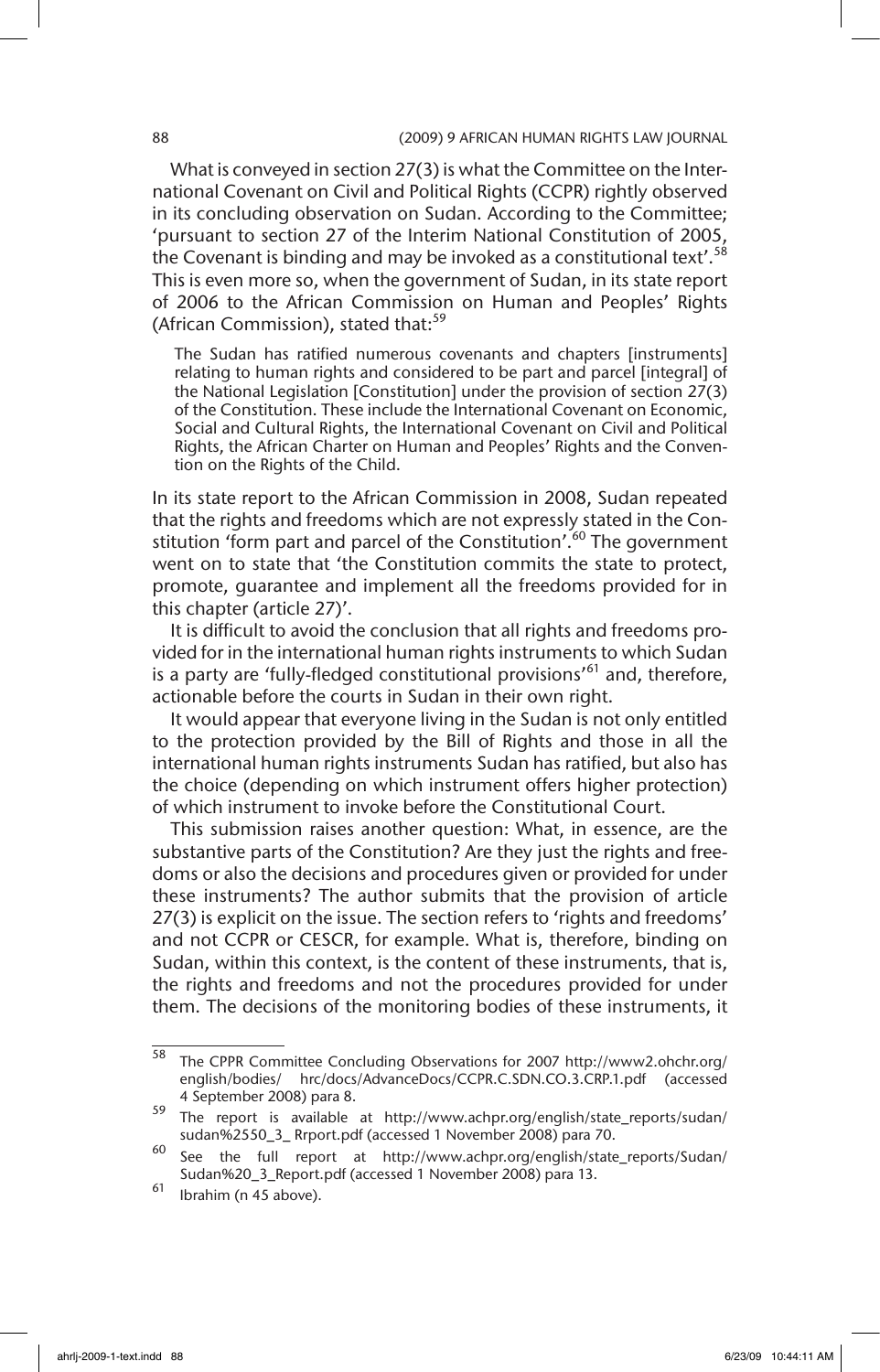is submitted, are not binding on Sudan or its courts, but, nonetheless, are persuasive authorities before the Sudanese courts.

What is the legal implication of this on the socio-economic rights which are provided for both in CESCR and the GPD? The relationship between sections 27(3) and 22 needs to be clarified.

# 5 The relationship between sections 22 and 27(3) and the justiciability of socio-economic rights

Different constitutions adopt varying methods of constitutionalising socio-economic rights. Some constitutions restrictively select thematic items of socio-economic rights and render only those specifically mentioned socio-economic rights justiciable and enforceable. Socioeconomic rights so constitutionalised are further subjected to internal modifiers or 'claw-back clauses'. A good example of this approach is the 1996 Constitution of South Africa.<sup>62</sup> Sections 26, 27 and 28 of the South African Constitution provide for three clusters of socio-economic rights and the terms and conditions of their justiciability. These clusters are:

- 1 qualified socio-economic rights: the right of 'everyone' to 'have access to';<sup>63</sup> with respect to these rights the state is expected 'to take reasonable legislative and other measures, within its available resources to achieve progressive realisation of each of these rights'.<sup>64</sup>
- 2 unqualified socio-economic rights: These are basic socio-economic rights of children, $65$  basic education, adult education, socioeconomic rights of detained persons and sentenced prisoners.<sup>66</sup>
- 3 socio-economic rights that prohibit certain state action: These are rights prohibiting arbitrary evictions<sup>67</sup> and the right to emergency medical treatment'.

In some other constitutions, socio-economic rights are provided for as Directive Principles of State Policy (DPSP). Traditionally, Guiding and Directive Principles are merely 'code of conducts' for the state, which are justiciable, but not enforceable. The only sanctions attached to GDP are therefore moral, political and judicial to the extent only that they provide the framework in which fundamental rights are to be inter-

<sup>62</sup> Secs 26, 27& 28 of the 1996 Constitution of South Africa provides an example.

 $^{63}$  Secs 26(1) & 27(1).

 $^{64}$  Secs 26(2) & 27(2).

Sec 28.

<sup>&</sup>lt;sup>66</sup> Secs 28(1)(c); 29(1)(a) & 35(2)(e). It is difficult to sustain this categorisation after the decision in *Grootboom* which is discussed below.

 $67$  Secs 26(3) & 27(3).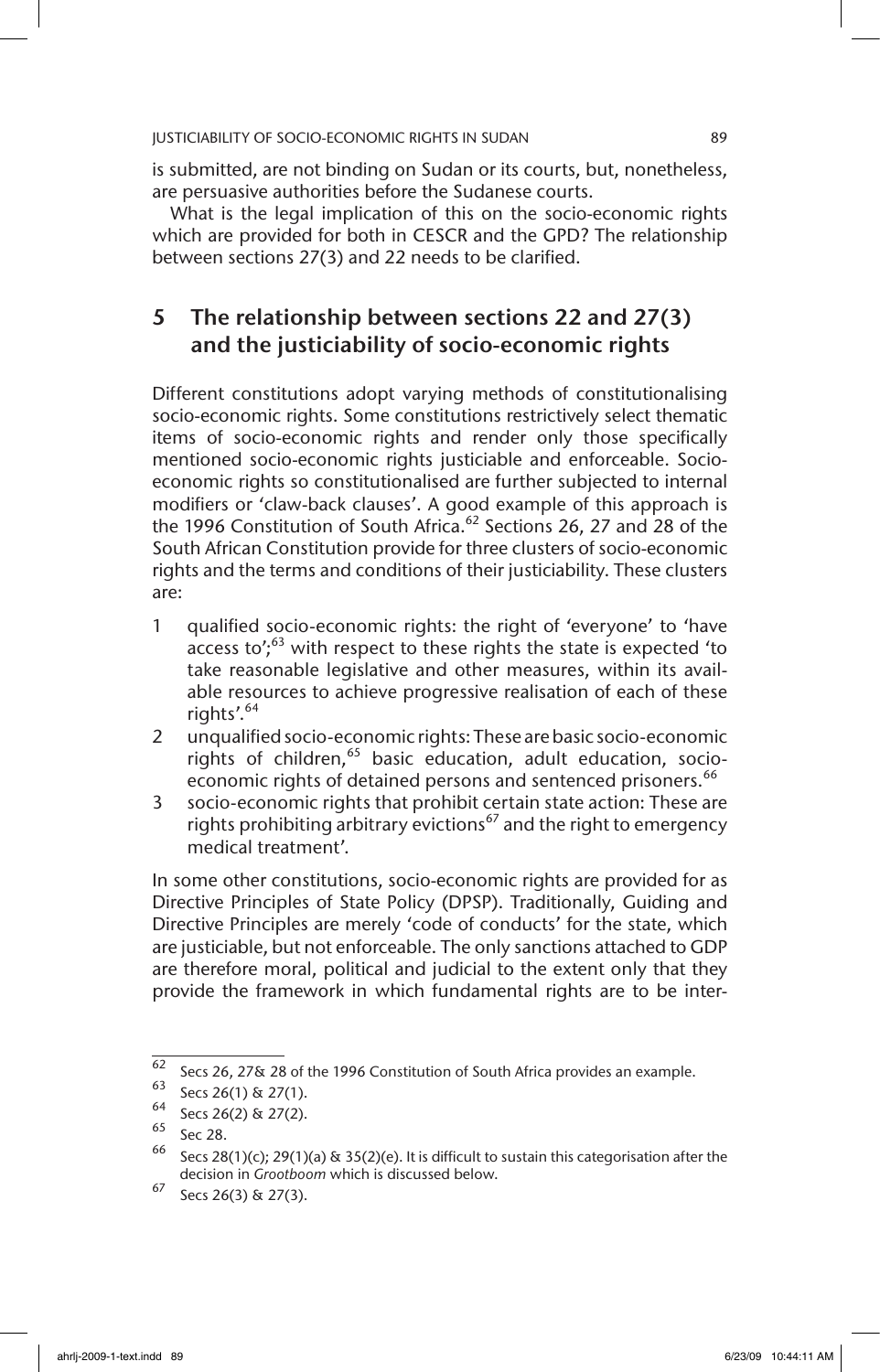preted and understood.<sup>68</sup> An example is the Nigerian Constitution of 1999. After providing for an extensive list of socio-economic rights and sternly admonishing organs of government to 'conform to, observe and apply<sup>169</sup> these socio-economic rights, the Constitution summersaults by stipulating that the courts have no jurisdiction to inquire if conduct or legislation confirms with the provisions of the DPSP.<sup>70</sup>

The approach of the Interim National Constitution of Sudan appears to be an attempt to incorporate both approaches of constitutionalising socio-economic rights. It will be recalled that, after listing some socioeconomic rights, section 22 contains a 'saving' clause.<sup>71</sup>

The Bill of Rights proceeds to selectively and restrictively provide for socio-economic rights. Without section 27(3), the Sudanese constitutional format with respect to socio-economic rights would have followed, for instance, the Nigerian Constitution; in which case section 22 would have been consistent with the rest of the constitutional provision. However, having incorporated CESCR via section 27(3) and making it an integral part of the Bill of Rights, to which section 22 does not apply; it is difficult to see how the DPSP approach argument can be maintained without the danger of inconsistency. Such inconsistency arises from the fact that almost all the socio-economic rights in Part I of the Constitution are provided for in CESCR which, through section 27(3), is part and parcel of the Bill of Rights.

In most constitutions that provide for a bill of rights, those constitutions usually provide in explicit terms whether the provisions of the bill of rights are enforceable in a court of law or not. The drafters of the Sudanese Bill of Rights did not provide in explicit terms whether or not the Bill of Rights is justiciable and enforceable in a court of law.<sup>72</sup> It is therefore important to establish first if the provisions of the Bill of Rights are justiciable and only after such a finding to determine which provisions are justiciable and which are not justiciable.

This paper is predicated on the assumption that the Constitution provides for a bill of rights that is justiciable and enforceable notwithstanding the fact that it does not explicitly provides so. This presumption is based on the fact that section 22 of the Constitution is the only provision in the Constitution ousting the jurisdiction of the courts with respect to human rights. An *argumentum e contrario* will suggest that, for the rest of the Constitution, the binding effect of the Constitution is accompanied by justiciability and enforceability by courts. Therefore,

 $^{68}$  De Villiers (n 22 above) 29.

 $\frac{69}{70}$  Art 13 of the 1999 Constitution.

 $\frac{70}{71}$  Art 6(6)(c).

 $\frac{71}{72}$  n 18 above.

Except that sec 48 provides that 'the Bill of Rights shall be upheld, protected and applied by the Constitutional Court and other competent courts; the Human Rights Commission shall monitor its application in the state.' This provision could be interpreted to mean justiciability and enforceability of the provisions of the Bill of Rights.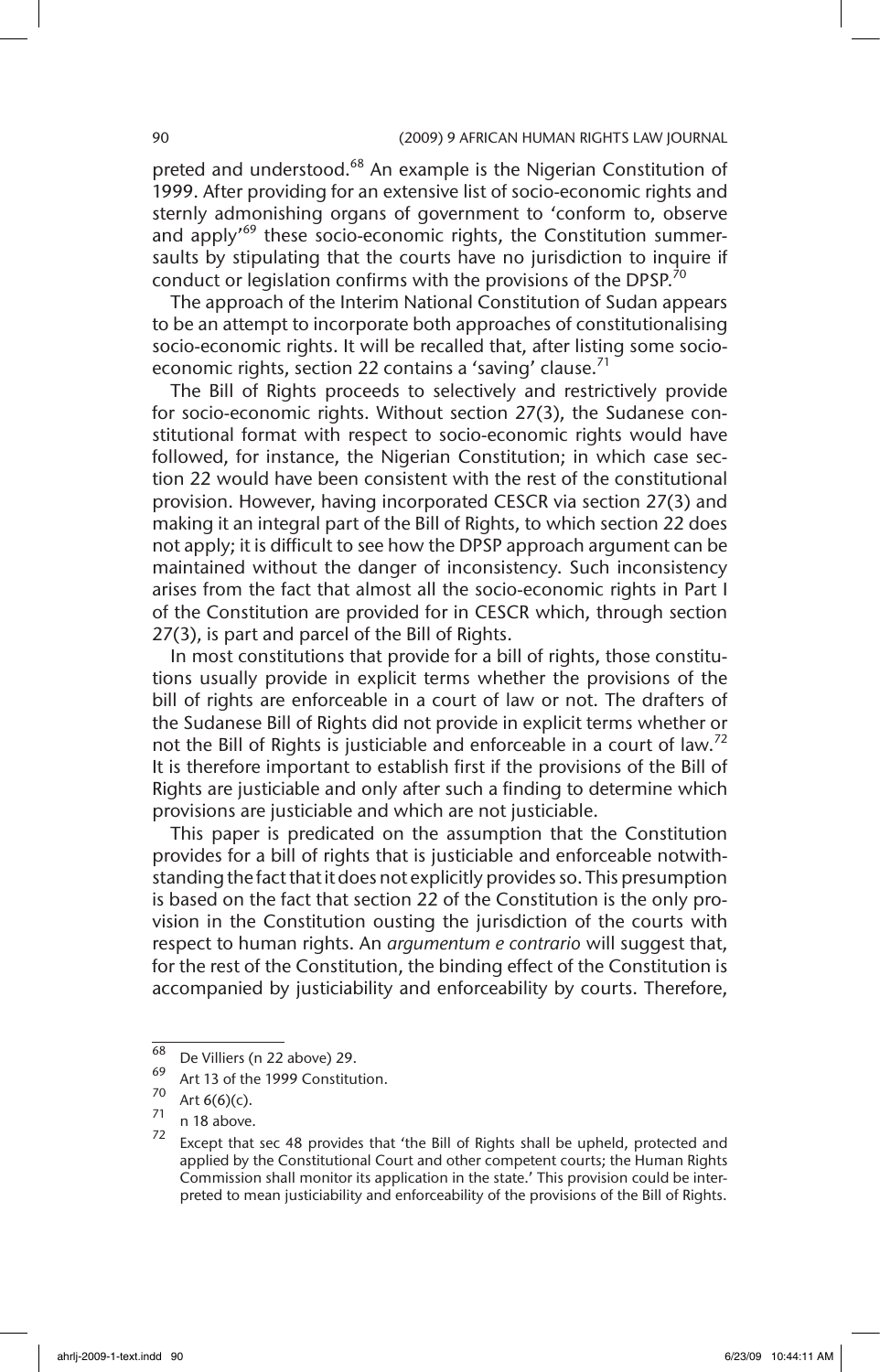since the Bill of Rights is not accompanied by such a saving clause, it is enforceable by the courts of law. It follows that, CESCR having been incorporated into the Bill of Rights, which is justiciable, the rights and freedoms contained in it are equally justiciable and enforceable before the Constitutional Court.

The picture, however, is not that simple. Section 22 of the Constitution must be there for a purpose. As a constitutional provision, it places a limitation or provides an exception, limiting or directing the application and binding effects of the Constitution. What section 22 of the Constitution attempts to do is to break the connection between the rights and freedoms before it and those that follow it. The legal consequence could be that, while the provisions under the GPD bind the legislature and the executive, judicial oversight is ousted.<sup>73</sup> It would mean, then, that the courts in the Sudan cannot hold the executive or the legislature accountable for a violation of the socio-economic rights provided for in the GPD.

It is the contention of this article that, first, section 22 of the Constitution applies only to that chapter and consequently has no effect on the provisions of the Bill of Rights. Second, by incorporating CESCR, the socio-economic rights provided for under part I of the Constitution, which at the same time are equally provided for in CESCR, are justiciable and enforceable as part of the Bill of Rights. As a result, section 27(3) of the Constitution provides the bridge connecting socio-economic rights under the GDP with those under the Bill of Rights. This submission is predicated on the following premises:

First, there is no intention in section 27(3) to limit the extent to which these instruments will take effect in the domestic legal system. The section rather provides for the incorporation of 'all the rights' in these instruments. Having provided for international human rights instruments as self-executing norms, the only acceptable legal process under international law available to Sudan to limit the effect of these instruments is a reservation or declaration to that effect. It is submitted that section 22 cannot replace this.

It is important to note that a similar intention is conveyed in section 32(5), which provides that 'the state shall protect the rights of the child as provided for in the international and regional conventions ratified by the Sudan'. What can be seen from these provisions is that the intention of the drafters of the Constitution was to extend the protection offered by the Bill of Rights to the international level and not to limit international protection to the domestic provision.

Secondly, the wording of section 22 supports this submission. The Constitution, where it intends to limit or prejudice the provision of another section, has used phrases such as 'notwithstanding section ...

 $\overline{73}$  Viljoen (n 2 above) 573.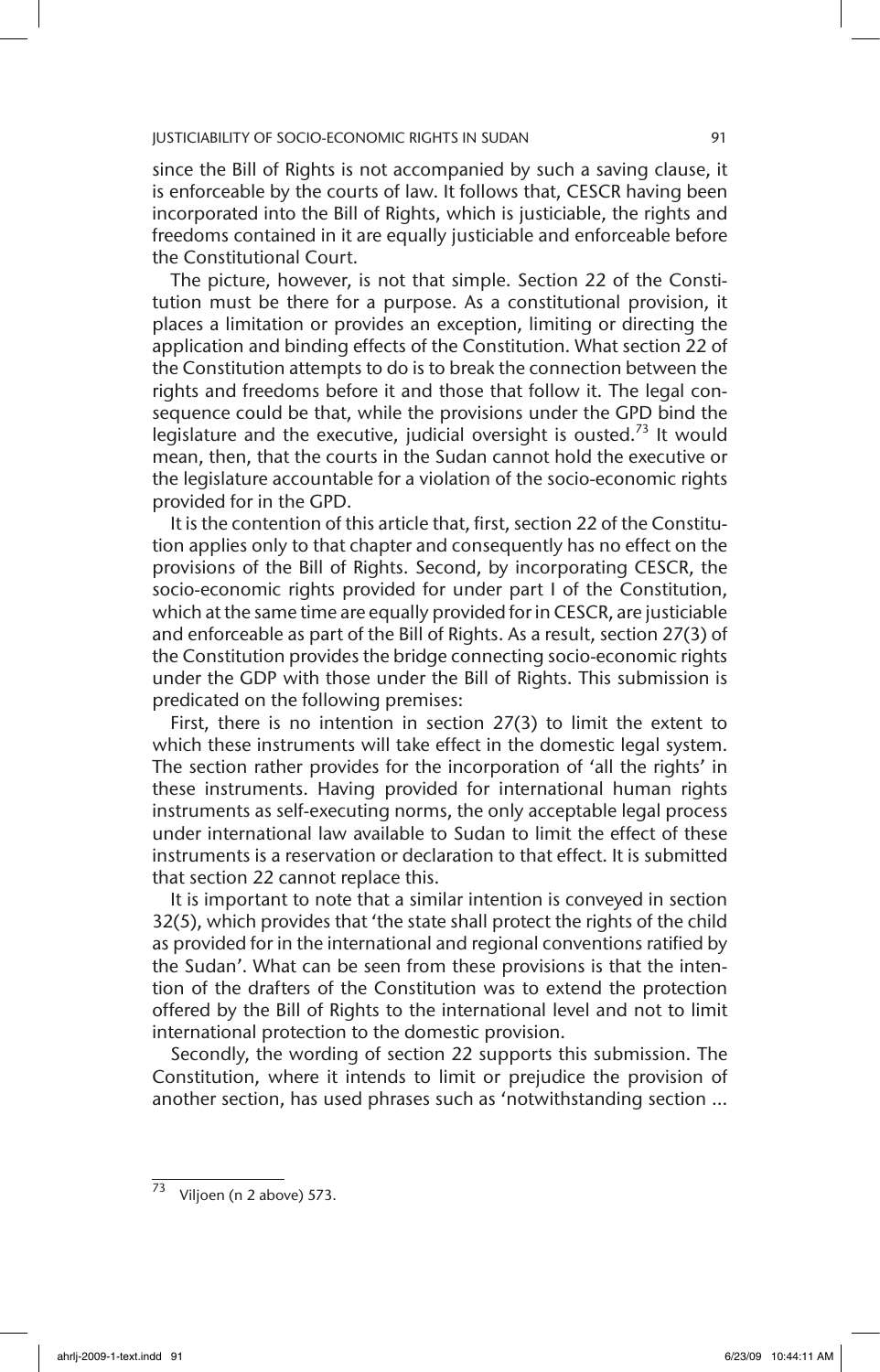below';<sup>74</sup> or 'without prejudice to'.<sup>75</sup> Unlike these provisions, section 22 rather provides 'unless this Constitution otherwise provides', making section 22 a self-limiting provision. This, it is submitted, implies that section 22 anticipates section 27(3), rather than limiting it. Consequently, by incorporating 'all the rights' in CESCR, section 27(3) has already provided otherwise.

This article has successfully demonstrated that the scope of the Bill of Rights has been extended by section 27(3) to include all the rights and freedoms in all international human rights instruments ratified by Sudan. In addition, by incorporating CESCR, the African Charter on Human and Peoples' Rights (African Charter), the African Charter on the Rights and Welfare of the Child (African Children's Charter) and the Convention on the Rights of the Child (CRC), for example, all socioeconomic rights which are provided for both in these instruments and the GDP are justiciable and enforceable in the Sudan. Since all the socio-economic rights provided for in the GDP are also provided for in these international human rights instruments, section 22 is redundant to the extent that it purports to exclude socio-economic rights from judicial enforcement.

# 6 Application and obligations under the Bill of Rights

Section 27(1) provides that 'the Bill of Rights is a covenant among the Sudanese people and between them and their government at every level …' The words 'among' and 'between' would suggest a vertical and horizontal application of the Bill of Rights in the Sudan. In other words, as much as the provisions of the Bill of Rights are binding on all organs of government, it is equally binding on private individuals as well.

Traditionally, a bill of rights regulates the relationship between the individual and the state. It confers rights on individuals and imposes duties on the state. This was premised on the realisation that the state is far more powerful than individuals.<sup>76</sup> This is what scholars refer to as the vertical application of the bill of rights.

However, over time, it was recognised that private entities or individuals may abuse the human rights of others, especially the weak and the marginalised sectors of society. The scope of bills of rights was gradually extended to cover their activities as well. This is what is often called the horizontal application of the bill of rights which, essentially, means that individuals are conferred rights by the bill of rights, but

 $\frac{74}{74}$  See eg arts 58(2), 60(2), 66(e) & 79 where this expression is used.

Arts 91(2), 93(2) & 132.

<sup>76</sup> *Jimson* v *Botswana Building Society* (2005) AHRLR 86 (BwIC 2003).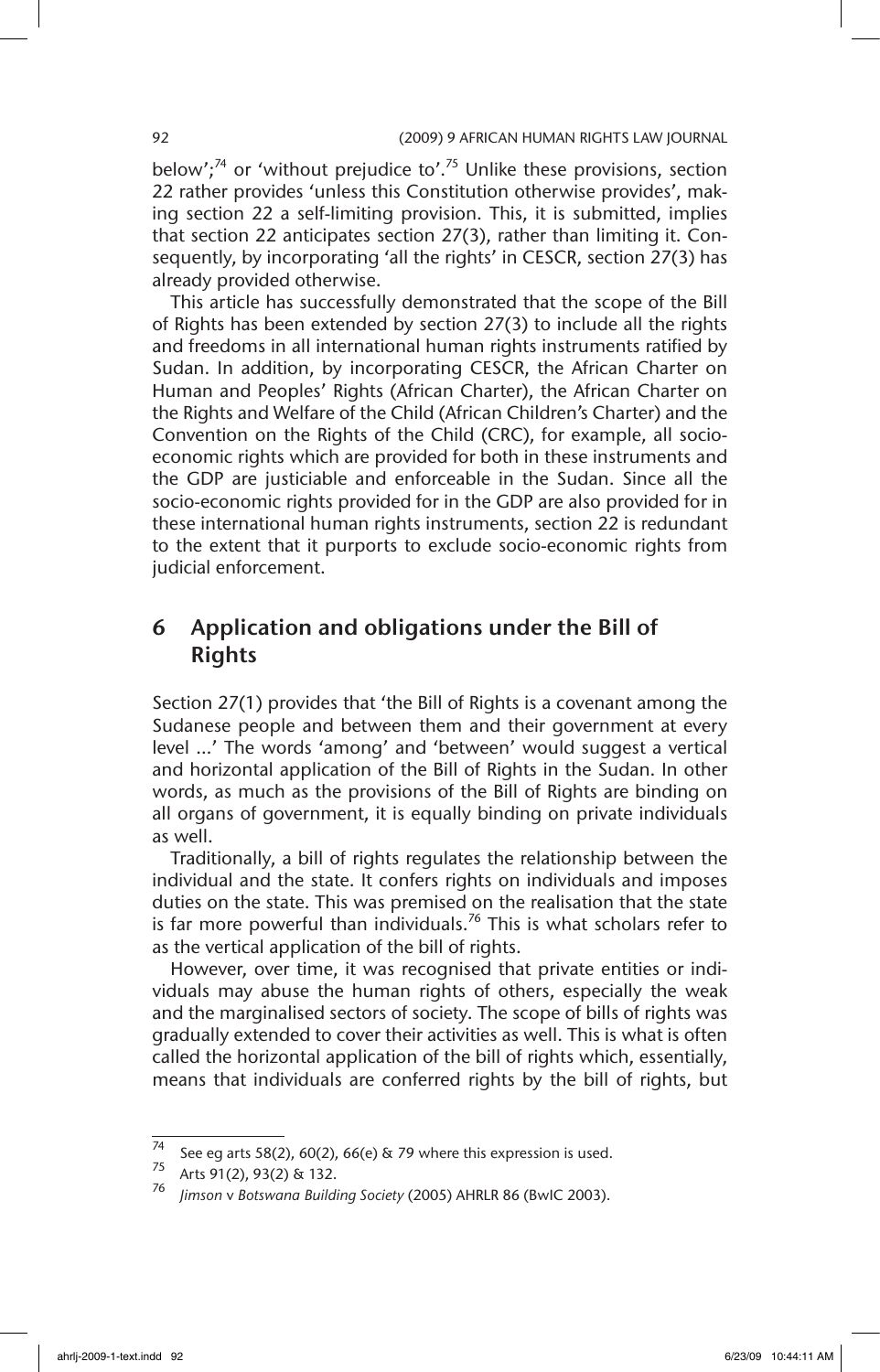also, in certain circumstances, have duties imposed on them by the bill of rights to respect the rights and freedoms of other individuals.<sup>77</sup> Whether or not a bill of rights should apply to private parties is hotly contested.78

At the centre of the debate is the obligation of non-state actors for human rights violations. Some scholars maintain that applying human rights duties to non-state actors may undermine efforts to build indigenous social capacity and to make governments more responsible to their own citizenry.<sup>79</sup> Clapham has summarised the motivations for this position in the following words:<sup>80</sup>

All of the arguments outlined above [against imposing human rights obligations on non-state actors] boil down to two claims: first, that an application of human rights obligations to non-state actors trivialises, dilutes and distracts from the great concept of human rights. Second, that such an application bestows inappropriate power and legitimacy on such actors. The counterargument is that we can legitimately reverse the presumption that human rights are inevitably a contract between individuals and the state; we can presume that human rights are entitlements enjoyed by everyone to be respected by everyone.

These contestations have not been limited to scholars. The courts also have their share. For instance, in *Retail, Wholesale and Department Store Union Local 580 v Dolphin Delivery Ltd*, 81 the Supreme Court of Canada held that the Bill of Rights provisions did not apply, as the case was between individuals without any government involvement. This decision has been severely criticised as offering a screen behind which private power could flourish on human rights abuses.<sup>82</sup>

To minimise these debates, some countries have opted to clearly stipulate the scope of the application of their bill of rights and under what circumstances a non-state actor can incur human rights obligations. A good example will be section 8 of the 1996 Constitution of South Africa which stipulates as follows:

 $\frac{77}{77}$  As discussed in the above case.

<sup>78</sup> See, generally, A Clapham *Human rights in the private sphere* (1996); A Clapham *Human rights obligations of non-state actors* (2006); D Betz 'Holding multinational corporations responsible for human rights abuses committed by security forces in conflict-ridden nations: An argument against exporting federal jurisdiction for the purpose of regulating corporate behaviour abroad' (2001) 14 *DePaul Business Law Journal* 176; A Ramasastry 'Corporate complicity: From Nuremberg to Rangoon — An examination of forced labour cases and their impact on the liability of multinational corporations' (2002) 20 *Berkeley Journal of International Law* 109; A Clapham 'The question of jurisdiction under criminal law over legal persons: Lessons from the Rome Conference on an International Criminal Court' in MT Kamminga & S Zia-Zarifi *Liability of multinational corporations under international law* (2000) 178.

<sup>79</sup> J-M Henckaerts & L Doswald-Beck *Customary international humanitarian law* (2005).

<sup>80</sup> Clapham (2006) (n 78 above) 58.

<sup>81</sup> (1987) 33 DLR (4th) 174.

<sup>82</sup> D Beatty 'Constitutional conceits: The coercive authority of courts' (1987) 37 *The University of Toronto Law Journal* 186.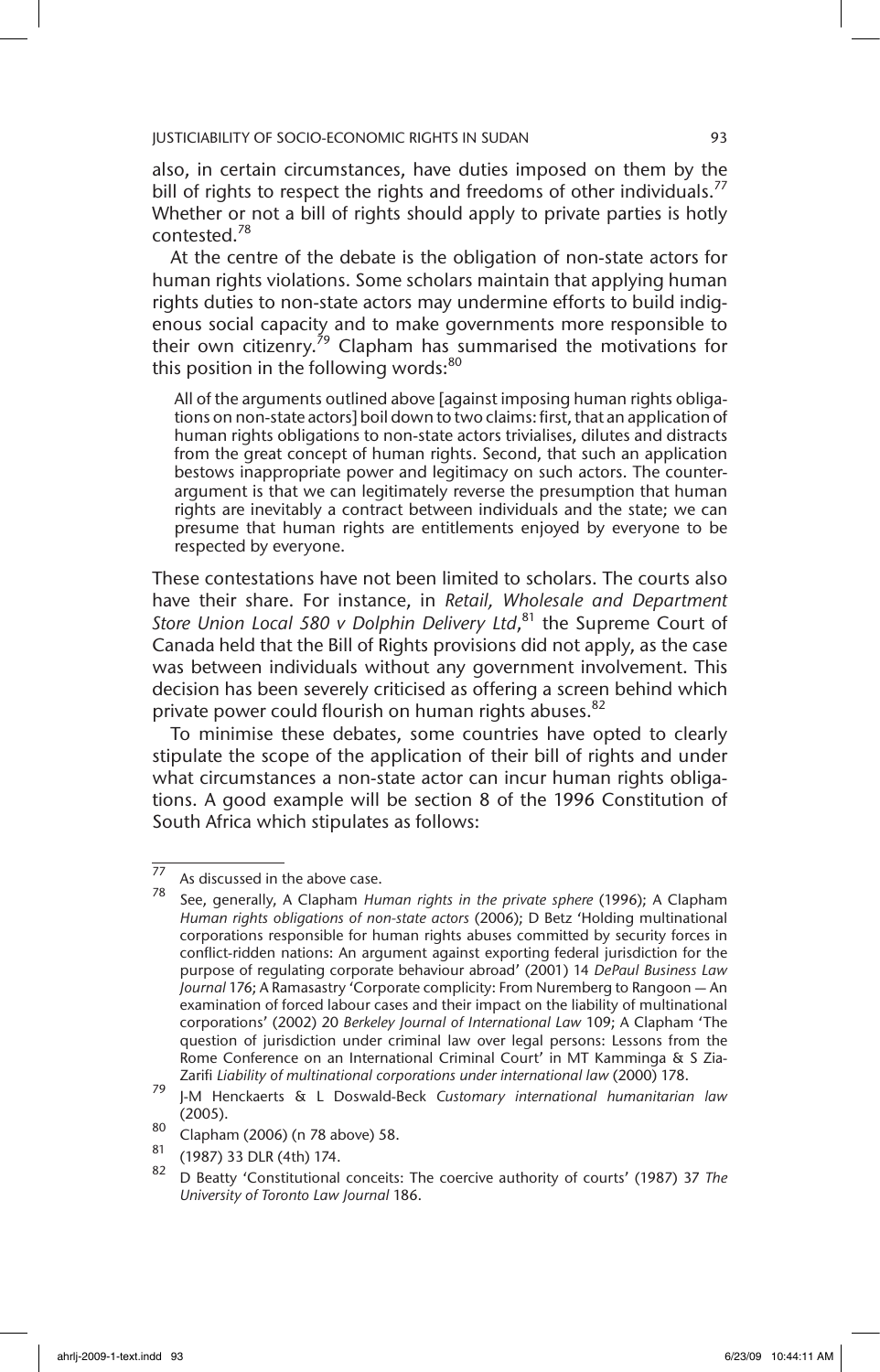- (1) The Bill of Rights applies to all law, and binds the legislature, the executive, the judiciary and all organs of the state.
- (2) A provision of the Bill of Rights binds a natural or jurisdiction person, if, and to the extent that, it is applicable, taking into account the nature of the right and the nature of any duty imposed by the right.

In the world of today, in which private entities exercise so much power relative to the individual, excluding them from the ambit of a bill of rights, cannot make a human rights protection sense. As a Botswana High Court held:<sup>83</sup>

In today's world there are private organisations that wield so much power relative to the individuals under them that to exclude those entities from the scope of the bill of rights would in effect amount to a blanket licence for them to abuse human rights.

The position under the Interim Constitution of Sudan is not as clear as it seems under the South African Constitution. It is the opinion of this writer that, in light of the current trend towards holding nonstate actors liable for human rights violations, the words 'among' and 'between' Sudanese and their governments should be purposively interpreted to extend the scope of the Sudanese Bill of Rights to non-state actors in the meantime. Ultimately, however, this provision should, when debating a permanent Constitution for Sudan, clearly stipulate this position. This extension cannot, however, incorporate all the typologies of obligations enumerated under the Constitution of Sudan. Unlike most human rights instruments, the Constitution seems to provide for additional obligations which non-state actors cannot reasonably be made to discharge.

CESCR provides for three typologies of obligations, which are the obligation to respect, protect and promote.<sup>84</sup> The South African Constitution adds the obligation to fulfil. The African Commission seems to have incorporated the obligation to fulfil in its list of duties. According to the African Commission:<sup>85</sup>

[A]ll rights — both civil and political rights and social and economic — generate at least four levels of duties for a state that undertakes to adhere to a rights regime, namely the duty to respect, protect, promote, and fulfil these rights. These obligations universally apply to all rights and entail a combination of negative and positive duties.

Unlike the foregoing instruments, the Sudanese Constitution provides for five typologies of obligations. Section 27(1) of the Constitution binds all duty bearers to a commitment to 'respect and promote human rights and fundamental freedoms enshrined in this Constitution'. Sub-section (2) provides further for the duty to 'guarantee,

 $\begin{matrix} 83 \\ 84 \end{matrix}$  n 76 above.

<sup>84</sup> *Social and Economic Rights Action Centre & Another v Nigeria* (2001) AHRLR 60 (ACHPR 2001) (*SERAC* case).

<sup>85</sup> *SERAC* case (n 84 above) para 44.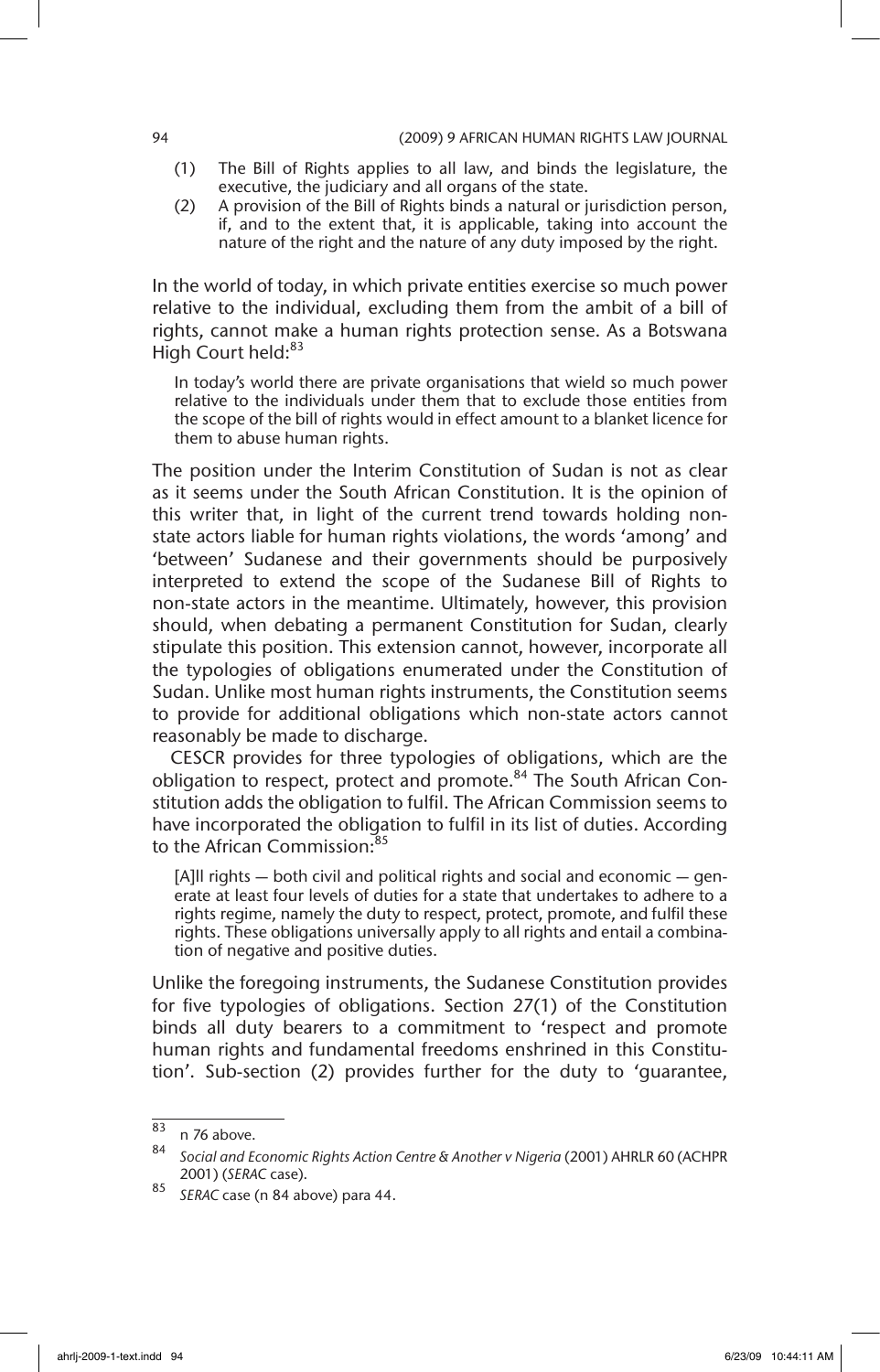protect and implement this Bill'. Therefore, the Constitution imposes a novel obligation to 'guarantee' to the list under CESCR and the African Charter, it is submitted. In order to appreciate the importance of these obligations, it is expedient to determine what they entail.

The duty to respect requires the state to refrain from interfering with the enjoyment of socio-economic rights.<sup>86</sup> Interference could be explicit or implicit. Therefore, the duty to respect imposes a negative obligation upon the state, but it could, nevertheless, require the state to take proactive measures, for example, to prevent state agents from acting in certain ways, or to provide reparation if a duty has been breached.<sup>87</sup>

With respect to the duty to protect, the state is required to prevent third parties from unduly interfering with the right-holder's enjoyment of a particular freedom or entitlement. The state is expected to act in such a way that is necessary to prevent, stop, or obtain redress or punishment for third party interference.88 In *Commission Nationale des Droits de l'Homme et des Libertés v Chad,*<sup>89</sup> the African Commission held that the failure by Chad to protect its citizens against rebel attacks was a breach of its obligation to protect under the African Charter.

The duty to 'fulfil' and 'promote' imposes obligations on a state to 'facilitate, provide and promote access to rights. This is particularly the case when such access is limited or non-existent.'90 It is positive in nature and requires great resources. It requires the state to adopt legislative, judicial or administrative and budgetary measures towards the fulfilment or full realisation of these rights.91 In *People's Union for Civil Liberties v Union of India and Others*, <sup>92</sup> the Supreme Court of India found the government of India in violation of its obligation to fulfil when it failed to provide emergency grains from its reserves for the inhabitants of Rajasthan where many people were dying of starvation.

The word 'guarantee' means a formal assurance that certain conditions will be fulfilled; it is a promise with certainty.<sup>93</sup> Therefore, Sudan, as a guarantor of the Bill of Rights by virtue of this obligation, undertakes formally to ensure that every person living within its jurisdiction will benefit from the provisions of the Bill of Rights. But is this not what the justiciability of a bill of rights is all about? What new value is added? It is suggested that some value is added: As a surety of the Bill of Rights, Sudan must ensure its implementation and can offer no excuse

<sup>86</sup> Maastricht Guidelines (1998) 20 *Human Rights Quarterly* 693 para 6.

<sup>&</sup>lt;sup>87</sup> *SERAC* case (n 84 above).

<sup>&</sup>lt;sup>88</sup> *SERAC* case (n 84 above) para 15.

 $\frac{89}{90}$  (2000) AHRLR 66 (ACHPR 1995).

<sup>90</sup> International Commission of Jurists Report on Socio-Economic Rights 2008, http:// www.icj.org/publi\_multi.php3?lang=en (accessed 31 March 2009).

<sup>91</sup> Committee on ESC General Comment 14E/C 12/2000/4, CESCR para 33.

 $^{92}$  2004 3 SCC 363.

<sup>93</sup> *Compact Oxford English dictionary* http://www.askoxford.com/concise\_oed/ guarantee?view=uk (accessed 1 September 2008).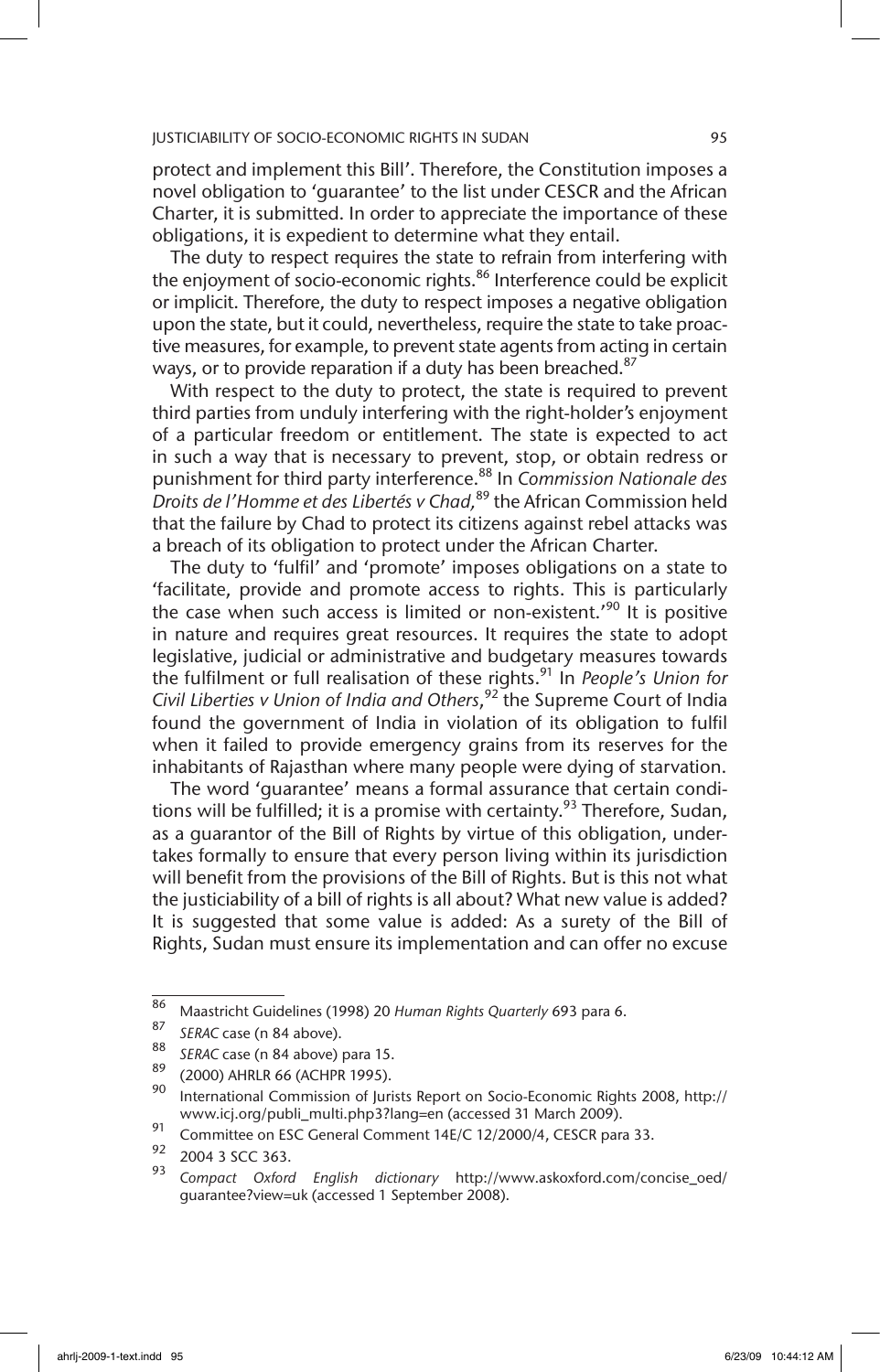in defence of why it could not. It is also making a formal and legal undertaking that it will certainly ensure that no third party violates the provisions of the Bill of Rights. Its value, therefore, is not in its content, but the certainty it brings to bear on the realisation of its obligations.

Implementation refers to the 'putting in effect'<sup>94</sup> of the provisions of the Bill of Rights. It is submitted that this obligation mandates the government to design programmes and policies to give effect to the provisions of the Bill of Rights. This obligation ensures that the government plays a purposive and proactive role in giving effect to provisions of the Bill of Rights.

Therefore, the government of Sudan not only has obligations under the Bill of Rights to respect, promote, protect, guarantee, fulfil and implement the provisions of the rights, but the government has a positive obligation to prevent, investigate and punish violations against individuals, whether that violence is committed by non-state actors or government officials.

Judicial review is a *sine quo non* to the realisation of the rights and liberties provided for in the Bill of Rights. In this regard, the Constitution establishes a concentrated court system. There are two systems of courts under the Constitution: the national judiciary, made up of the Supreme Court, the Court of Appeal, and any other court that may be established;<sup>95</sup> and the Constitutional Court.<sup>96</sup> Thus, Sudan has adopted the Kelsenian model of judicial review. This model concentrates the power of constitutional review within a single judicial system called the Constitutional Court and situates that Court outside the traditional structure of the judicial branch. $97$  The national judicial system is then left to deal with non-constitutional issues.

There are problems with this model. The delineation of jurisdiction in which the resolution of all cases with a constitutional dimension is monopolised by the Constitutional Court and those arising from ordinary laws by the national judiciary is simple, but problematic in a transitional society with an infant judiciary.<sup>98</sup> In modern constitutional states, each and every judge must first establish the content of the relevant norm, which in some cases requires the simultaneous application of statutory, constitutional and sometimes supra-national norms.<sup>99</sup> A complete separation of constitutional jurisdiction and ordinary jurisdiction is not possible in practice.<sup>100</sup> Thus, in many jurisdictions today, even though they give the Constitutional Court the last word

- $\frac{99}{100}$  As above.
- As above.

 $\frac{94}{95}$  As above.

<sup>&</sup>lt;sup>95</sup> Arts 123, 124, 125, 126 & 127.

 $\frac{96}{97}$  Art 119.

 $^{97}$  Garlicki (n 48 above) 44.

 $\frac{90}{99}$  As above.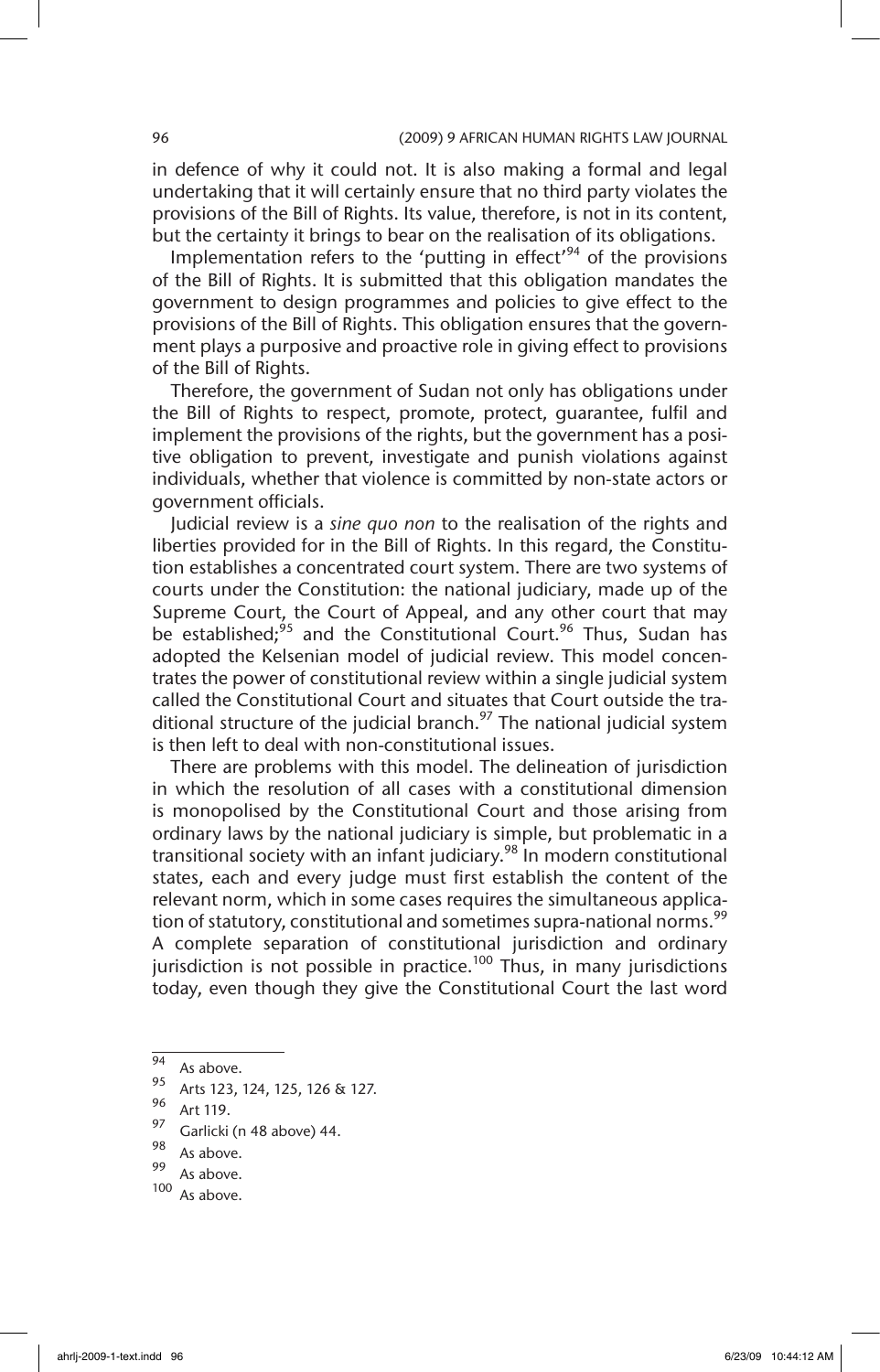in constitutional disputes, the Constitutional Courts no longer claim a monopoly of the system, but act as co-ordinators of that process.<sup>101</sup>

Having provided for justiciable socio-economic rights that are very extensive and complicated, the Constitution does not provide adequate guidance to the judiciary on how to adjudicate these rights. The only reference the Constitution makes in this regard is in section 122(d)(4) where it provides that the Constitutional Court shall protect the rights and liberties provided for under the Bill of Rights. The Constitutional Court Act of 2005 and the Rules of Procedures of the Court neither provide for an ascertainable framework for adjudicating socio-economic rights, nor capture in its entirety the complexities and challenges presented by justiciable socio-economic rights. It is, therefore, necessary to examine in detail the court system established by the Constitution.

### 7 The national judiciary

According to the Constitution, it does seem that the national judiciary has no competency to adjudicate on constitutional and human rights issues. Section 125 of the Constitution, which spells out the function of the national Supreme Court, determines that it shall be a court of cassation and review in criminal and civil matters arising under national laws and personal matters. The national judiciary has 'competency to adjudicate on disputes and render judgement in accordance with law', meaning that it cannot declare a law null or void.<sup>102</sup> The national Supreme Court is the court of last instance for all non-constitutional matters arising in respect of national laws.

The Constitution — while taking away from the national Supreme Court jurisdiction over constitutional issues — fails to provide for whether or not, if a constitutional matter arises in the course of a trial, the Supreme Court should defer to the Constitutional Court. This failure has serious implications for constitutionalism as well as for individual litigants. Thus:<sup>103</sup>

Referring constitutional questions to the Constitutional Court is clearly problematic. This will prevent constitutionalism from filtering down to lower courts, to take root and to operate effectively — which is essential. Also, there is the danger that people are forced to go through years of expensive litigation, and only thereafter can they show that the point could be disposed of on a simple constitutional issue. A more worrying aspect of such a procedure is its implication for the right to a fair trial. One would wonder how the lower courts are supposed to apply the criminal law, if they cannot test its constitutionality.

 $\frac{101}{102}$  As above.

Sec 123(3).

 $103$  Ibrahim (n 45 above) 630.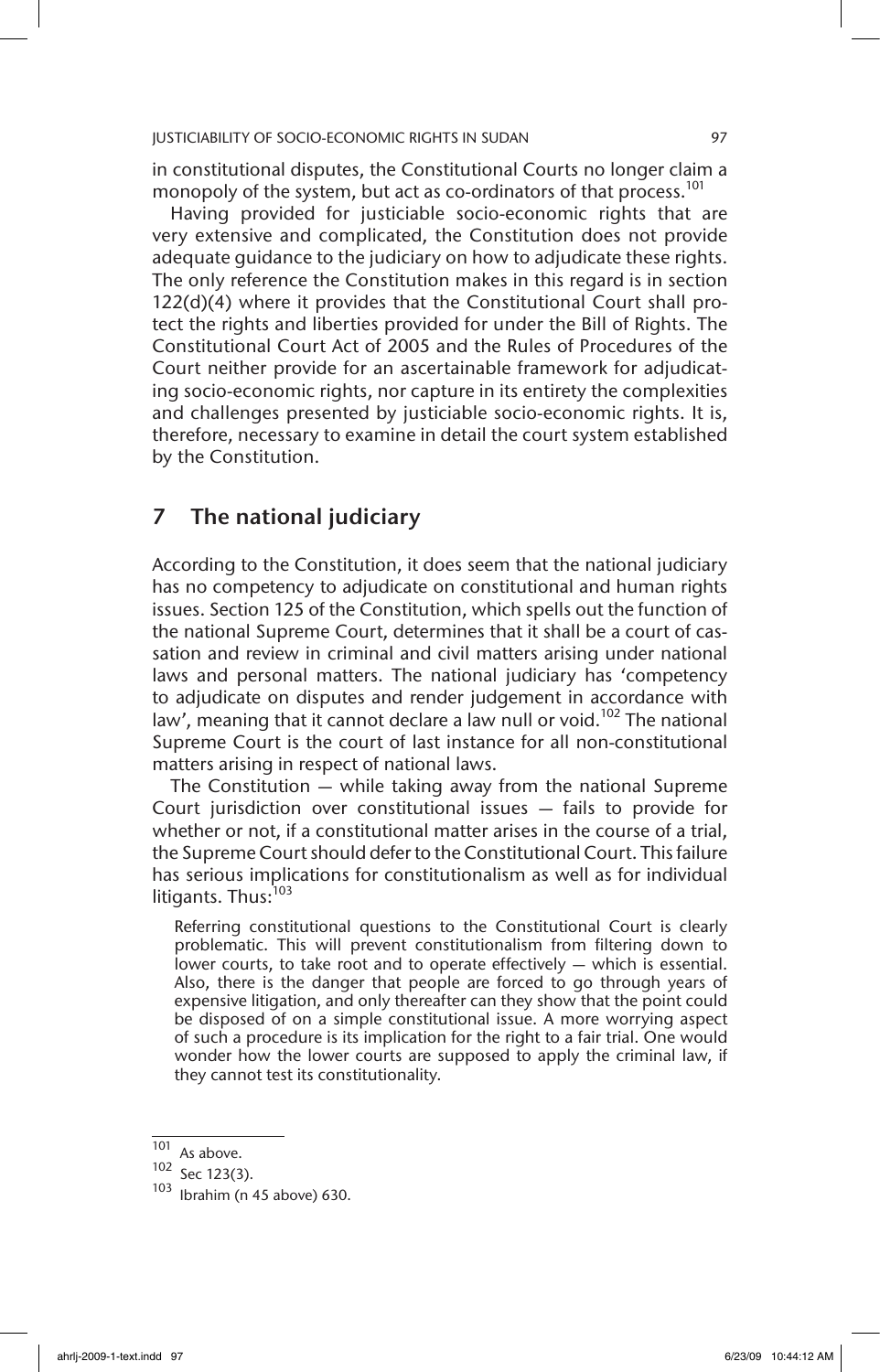This has particular implications for the Bill of Rights. Excluding the jurisdiction of the national judiciary on human rights issues presupposes that there are cases that are purely civil or criminal and others human rights cases. As stated earlier, there is no such watertight division in practice.

It is submitted that, since section 48 of Constitution provides that 'the Bill of Rights shall be upheld, protected and applied by the Constitutional Court and other competent courts', an interpretation that excludes the national judiciary is unconstitutional. The national judiciary is bound and constitutionally competent to adjudicate on and apply the Bill of Rights. Given its widespread presence and its lax accessibility provisions, excluding the Bill of Rights from its jurisdiction is tantamount to excluding the majority of people from the protection of the Bill of Rights.

### 8 The Constitutional Court

The Constitutional Court was first established under the 1998 Constitution. It has nine justices of 'proven competency, integrity, credibility and impartiality' who are appointed by the President of the Republic upon recommendation of the newly-founded National Judicial Services Commission and the approval of the Council of States by a two-thirds majority.<sup>104</sup> The Constitutional Court is the custodian of the Constitution.<sup>105</sup> It controls the actions of the government with respect to individuals.<sup>106</sup> It is the only court with the power to repeal and quash unconstitutional laws, to declare null and void and its decisions are binding *erga omnes.*<sup>107</sup> It is 'independent and separate from the national judiciary'.<sup>108</sup> The Constitutional Court is not a court of appeal, except from the Southern Sudan Supreme Court.<sup>109</sup> Consequently, it lacks supervisory jurisdiction over the decisions of the highest state courts. With no appellate jurisdiction from the national judiciary and insulated from adjudicating on the ordinary law of the land, it would seem that for alleged violations of national or state laws, the Constitutional Court has no jurisdiction.<sup>110</sup>

### 8.1 The Constitutional Court and human rights

Section 122(1)(d) of the Constitution provides that the Constitutional Court shall 'protect human rights and fundamental freedoms'. Furthermore, section 78 states:

 $\frac{104}{104}$  Secs 120 & 121.

<sup>105</sup> Sec 122.

<sup>106</sup> Sec 122(1)(b)(d).

<sup>107</sup> Sec 122 & para 2.11.32 of the Power Sharing Agreement (Component of CPA).

<sup>108</sup> Sec 119.

<sup>109</sup> Sec 122 (c).

<sup>110</sup> Sec 122.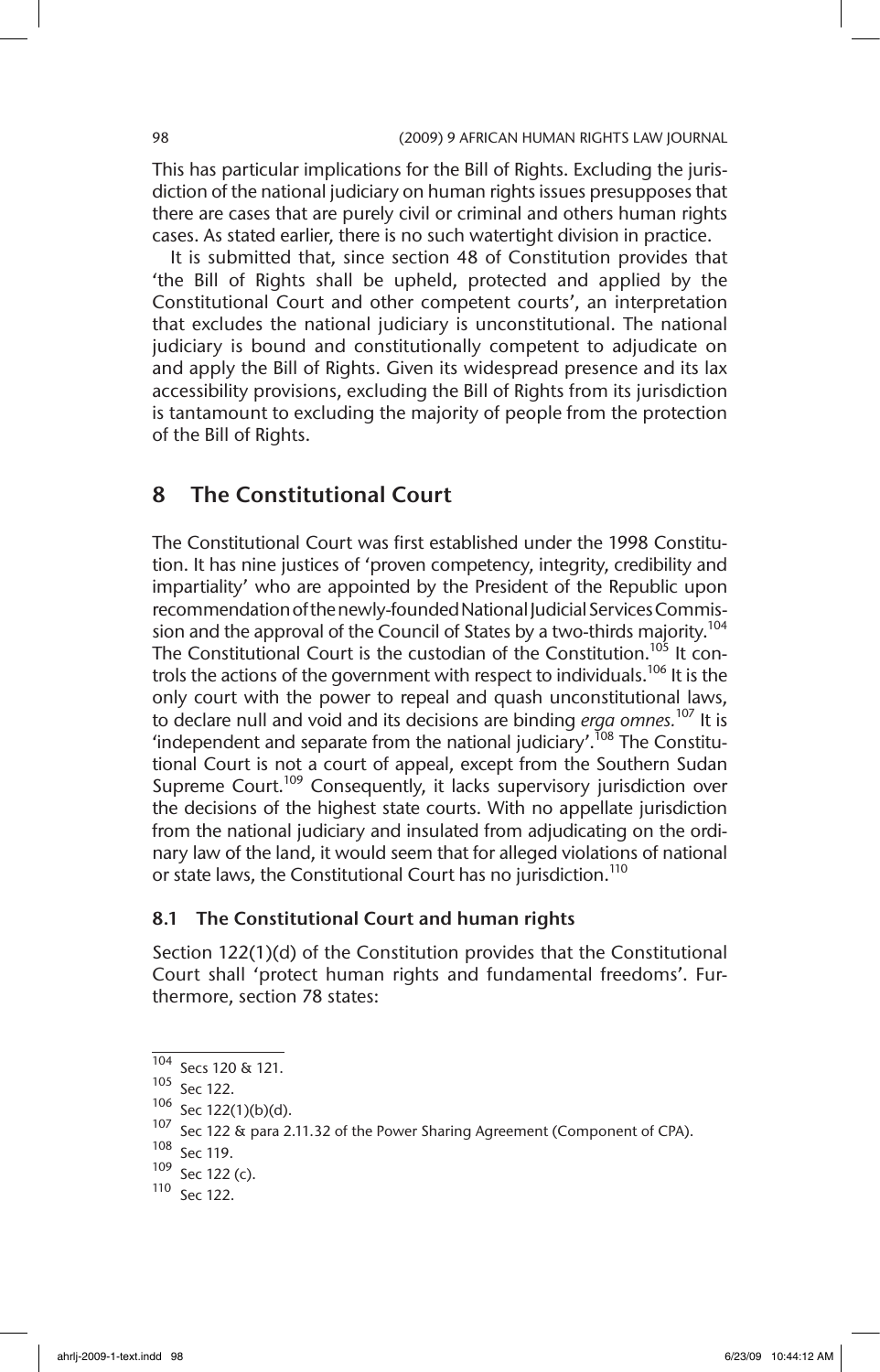Any person aggrieved by an act of the National Council of Ministers or a national minister may contest such act … before the Constitutional Court, if the alleged act involves a violation of … the Bills of Rights.

The combined effect of sections  $78(a)$  and  $122(1)$  (b), (c), (d) and (e) of the Constitution is that an individual can apply to the Constitutional Court if his or her right in the Bill of Rights is infringed.

These rights and freedoms include those provided for in the Bill of Rights and all rights and freedoms enshrined in international human rights instruments to which Sudan is a party.<sup>111</sup> How an individual or group of individuals could access the Court and how the Court conducts it procedures are scantly provided for in the Constitution. The Constitutional Court Act of 2005 (CCA) was passed to regulate these issues. The analysis of the Constitutional Court Act below is limited to questions of the constitutional review of laws and individual complaints procedures which fall within the scope of this work.

### 8.2 Constitutional review of laws

There are usually two types of constitutional review of laws: $112$ the abstract constitutional review process in which the applicant approaches a court directly for it to scrutinise a piece of legislation, and the concrete constitutional review of laws in which the constitutionality of a law is scrutinised in a legal suit in which the constitutionality of the law is decisive. There is no clear provision in the Constitution to identify from which type is anticipated. Section 122(1)(e) only empowers the Constitutional Court to 'adjudicate on the constitutionality of laws', which could mean both the abstract and the concrete review of laws. However, while the CCA provides for the abstract review,<sup>113</sup> it omits completely the concrete review.

The Constitution is equally silent as to whether an individual can initiate an application for the constitutional review of laws. It has been suggested that the word 'disputes' in sections 122(1)(b) and (c) and 174(b) of the Constitution is a broad term which includes individuals.<sup>114</sup> The CCA provides for individual procedures in section 18 of the CCA. The combined effect of sections 18(b) and (d) of the CCA is that if an individual's interest is affected by any law, he or she has the requisite standing to approach the Constitutional Court for a review. Since the executive or the legislature does not need an interest to approach the

 $\frac{111}{112}$  Sec 27(3).

For a comprehensive review of the different methods of judicial review, see M Mohammed 'The emergence of constitutional courts and the protection of individual and human rights: A comparative study' in E Cotran & A Sharif (eds) *The role of the judiciary in the protection of human rights* (1997) 283.

 $113$  Secs 18-20 CCA.

<sup>114</sup> http://www.mpil.de/shared/data/pdf/manual\_papers\_and\_proceedings\_of\_the\_ heidelberg\_seminars\_on\_potential\_disputes\_before\_the\_sudanese\_constitutional\_ court.pd (accessed 31 March 2009).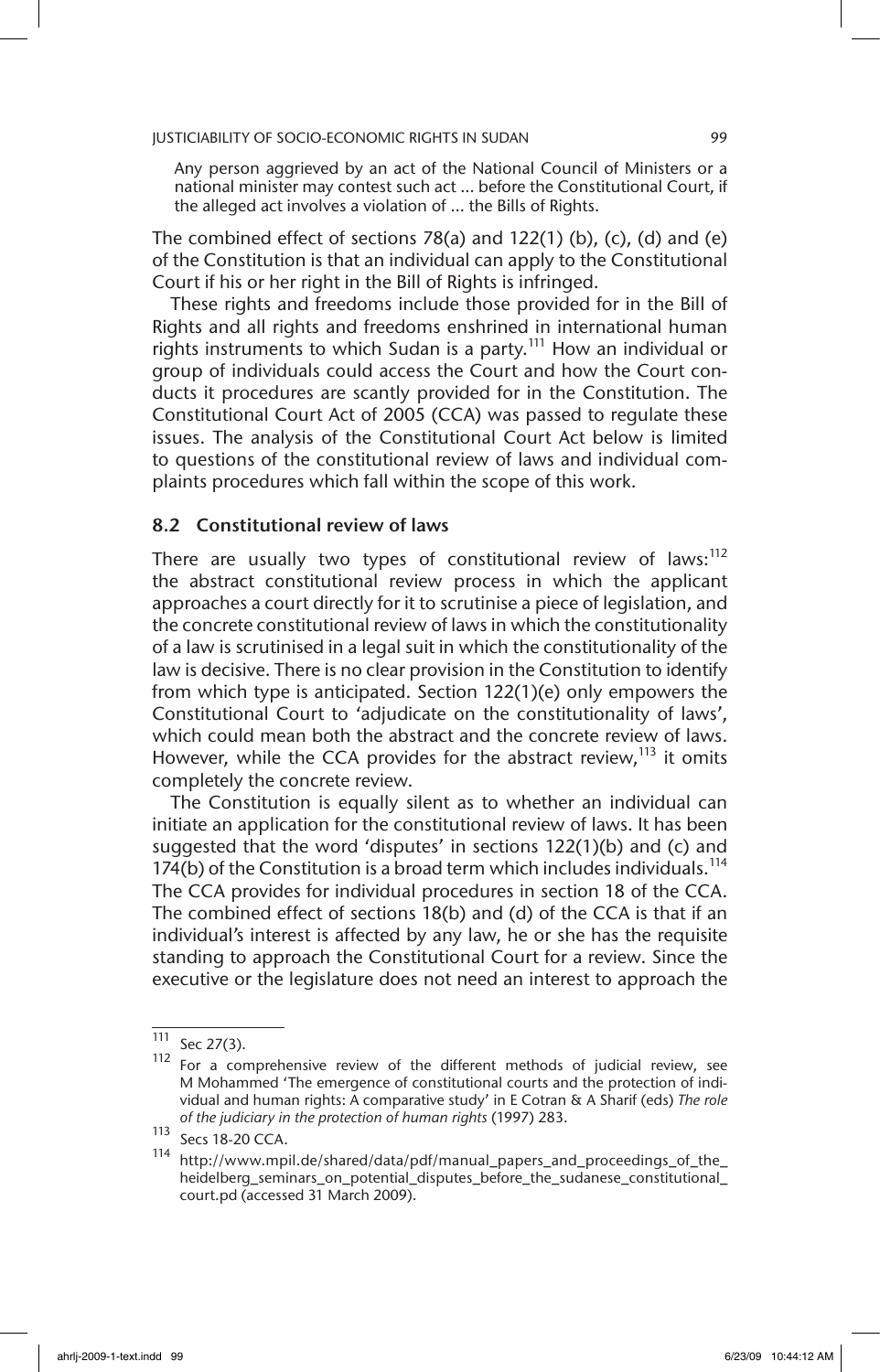Constitutional Court, it is submitted that the condition that an individual must claim the violation of a constitutional right and a prejudice of an interest is extremely strict.

### 8.3 Admissibility

The question of admissibility of an application is also not clear under the Constitution. Since it provides that the Constitutional Court shall 'adjudicate on the constitutionality of laws or provisions in accordance with the Constitution', it could mean that there is no standing requirement. Section 18 of the CCA only stipulates the requirement of interest in respect to individual or group suits.115 An *argumentum e contrario* would yield that other applicants not mentioned are admitted in this procedure.

The subject matters of a possible application before the Constitutional Court are 'laws and provisions'. Law generally here might mean acts of the legislature. But what 'provisions' are referred to that might need interpretation? It is presumed that it could not mean provisions of law, because that could just be a tautology, and therefore, it could refer to other legal norms other than those enacted by the legislature.

What is not certain is whether the individual applicant must complain of a violation of his own constitutional rights and must be affected negatively by the contested act. Does it mean that any provision of the Constitution can be challenged as long as one is affected by the act in contention? Or even that one could challenge any provision of the Constitution even if one is not negatively affected? It does seem that only an individual or group of individuals who have their constitutional rights violated and have suffered actual injury as a result are allowed to approach the Constitutional Court.<sup>116</sup> It is submitted that this interpretation is too restrictive and a teleological interpretation should be adopted to make room for public interest litigation.

Access to the Constitutional Court is further limited because a constitutional suit may not be conducted except by a counsel who has practised the legal profession for 20 years.<sup>117</sup> In addition, it is not clear whether or not an applicant must exhaust judicial remedies before approaching the Constitutional Court. Section 19(4) of the CCA provides:<sup>118</sup>

Saving the rights and freedoms contained in the Bill of Rights, set out in the [Constitution], where the decision, or work, which is constitutionality contested is from such, as the law may empower a higher authority to review it, the plaintiff shall produce such, as may prove his exhaustion of the ways of

<sup>115</sup> Secs 18(1)(a) & (d) CCA.

 $\frac{116}{117}$  Sec 18 CCA.

Sec 29 CCA.

<sup>118</sup> Constitutional Court Act 2005.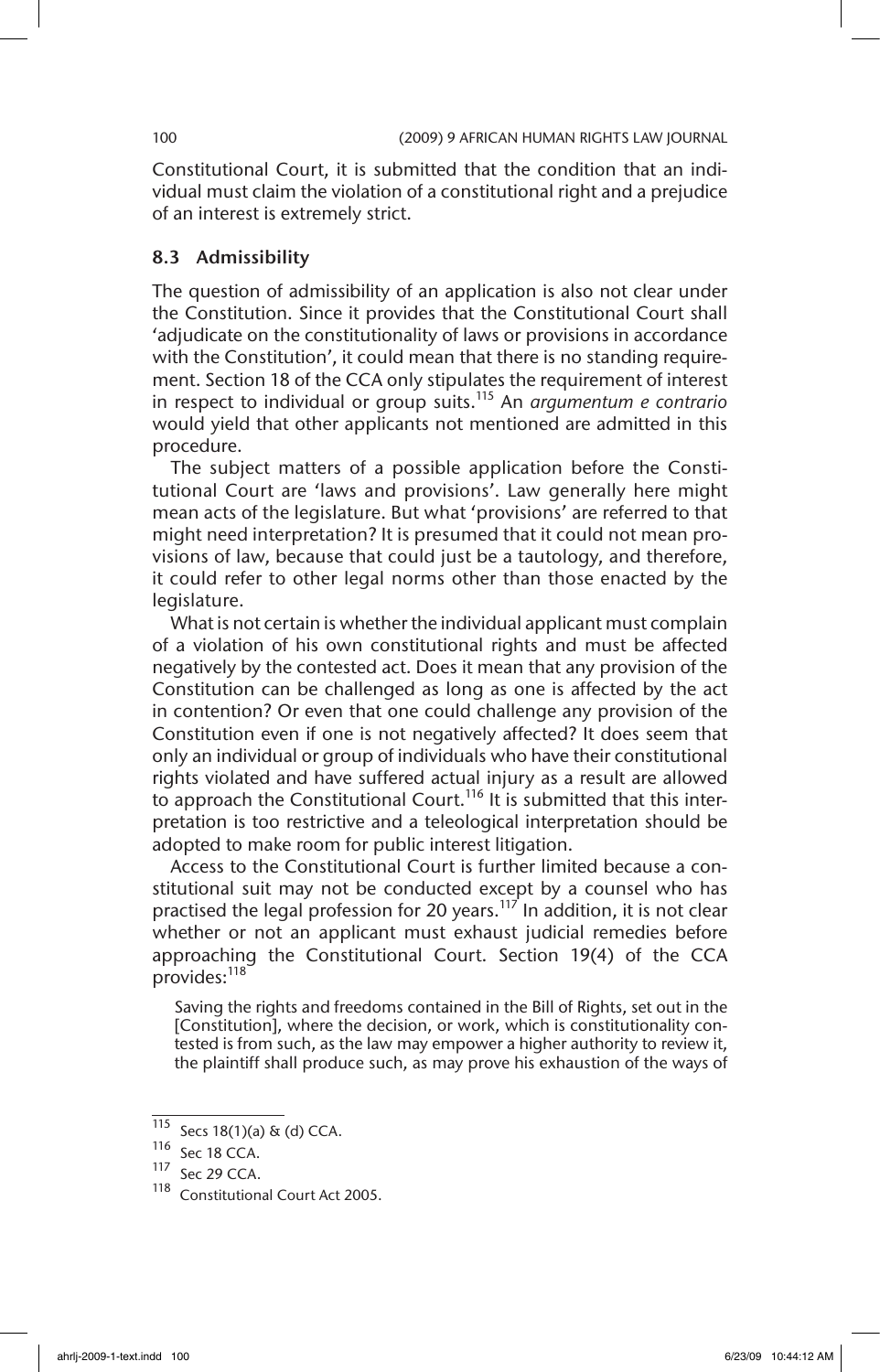grievances or the expiry of thirty days, of the date of receipt by the higher authority, of the grievance.

With respect to the decisions and acts of the executive and that of the judiciary, approaching the appropriate body for review is probably what is anticipated here. It is practically difficult to imagine how an individual complaining of an infringement of rights on the basis that the law is unconstitutional can exhaust all remedies, given that only the Constitutional Court can hear constitutional issues. It is therefore submitted that there is no constitutional need for the exhaustion of remedies with respect to constitutional law review cases.

### 8.4 Remedial powers of the Constitutional Court and human rights cases

It is trite law that where there is a wrong, there must be a remedy. However, section 122, dealing with the competency of the Constitutional Court, does not provide for a remedy other than in section 122(d), where it provides for the protection of human rights and fundamental freedoms. What this means in concrete terms will be a matter of interpretation by the Constitutional Court itself. It is submitted, however, that the Constitution places on the Court an obligation to protect.

As a standing paragraph, the drafters of this Constitution wanted to emphasise this obligation. It is submitted that this obligation confers upon the Constitutional Court, in addition to ensuring that the government does not interfere with the rights of its people, a proactive jurisdiction to ensure in all its decisions and pronouncements that all human rights are respected. It is submitted that the duty to protect should enable the Constitutional Court to dispense with any rule of standing that prejudices a right, when a human right has been violated. As stated earlier, this obligation has negative as well as positive components.

# 9 Conclusion

The Interim Constitution of Sudan is a complex legal document. A complex feature is the way in which it attempts to constitutionalise economic and social rights. A brief reading of the Constitution may reveal that socio-economic rights are not justiciable and enforceable since section 22 of the Constitution has ousted the jurisdiction of the courts. This work has demonstrated that such an interpretation is unconstitutional and has convincingly established that socio-economic rights, not only those mentioned in the GPD, but those provided for in all international human rights instruments, are indeed justiciable and enforceable by the Constitutional Court.